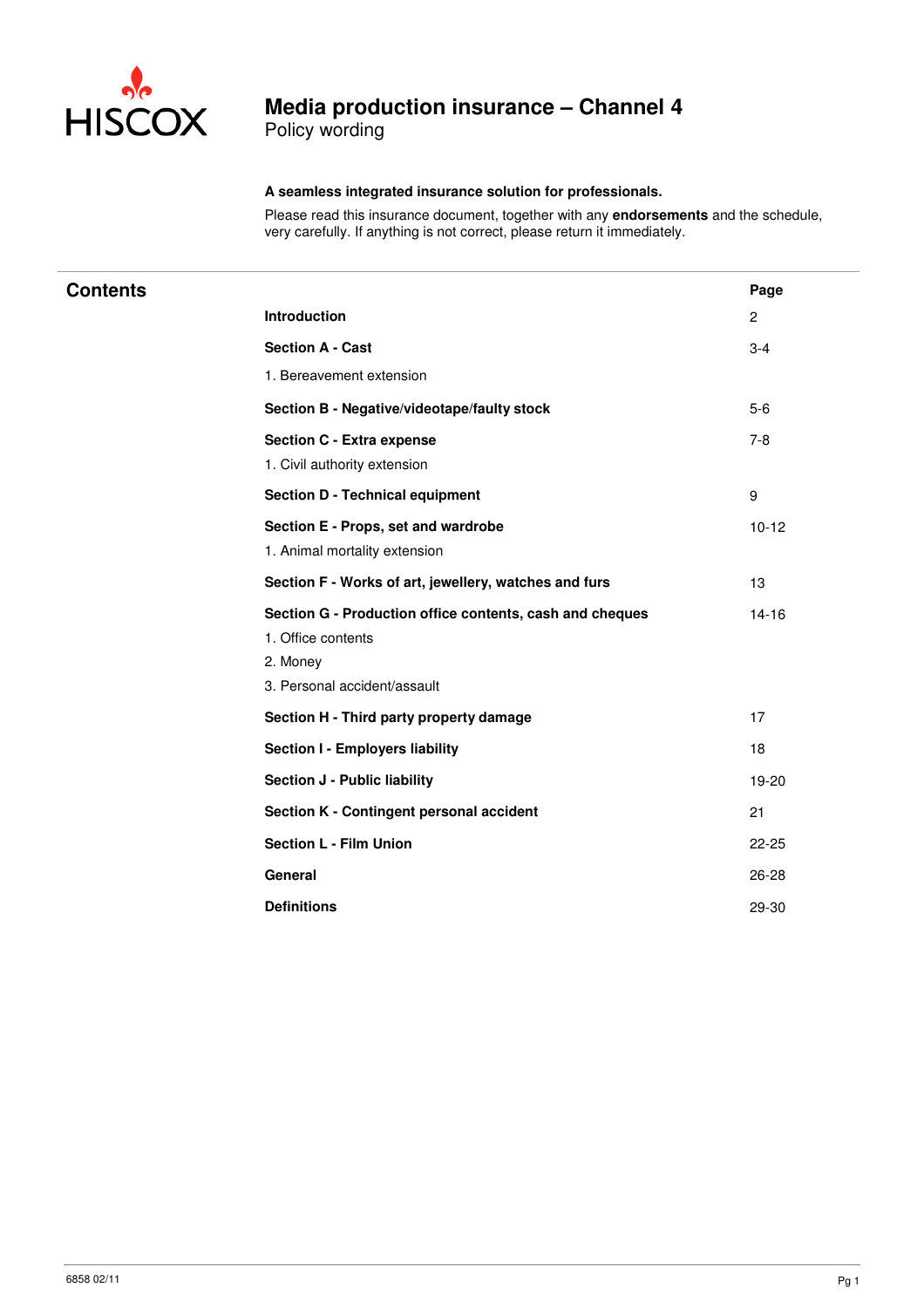

Policy wording

### **Introduction**

### **Our promise to you** This insurance is provided, in return for the premium you have paid, through Hiscox Underwriting Ltd, 1 Great St Helen's, London EC3A 6HX, who are authorised by **us** to issue insurance certificates on **our** behalf. If **you** write to **us**, please quote the certificate number shown in **your** schedule. If **you** have any questions or complaints, please contact **your** agent. It is always **our** intention to provide a first class standard of service. However, if **you** have an enquiry or complaint about the policy or the way it has been sold to **you**, **you** should write to the Commercial Manager, Hiscox Insurance Company Limited, 1 Great St Helen's, London EC3A 6HX. Please give details of **your** policy to allow **us** to deal with **your** enquiry as quickly as possible. **We** will make every effort to deal with **your** enquiry or complaint to **your** satisfaction, but if **you** are not happy with the outcome, **you** should write to the Managing Director at the same address. If **you** still remain dissatisfied, **you** have the following choices: 1. Contact the Association of British Insurers at 51 Gresham Street, London EC2V 7HQ. 2. In the case of a complaint concerning an intermediary who is registered as an insurance broker, **you** can approach the Financial Services Authority, 25 The North Colonnade, Canary Wharf, London E14 5HS. Choosing any of the above options does not affect **your** legal rights. Signed for and on behalf of Hiscox Underwriting Ltd: Steve Langan **Steve Langan**

Managing Director, Hiscox UK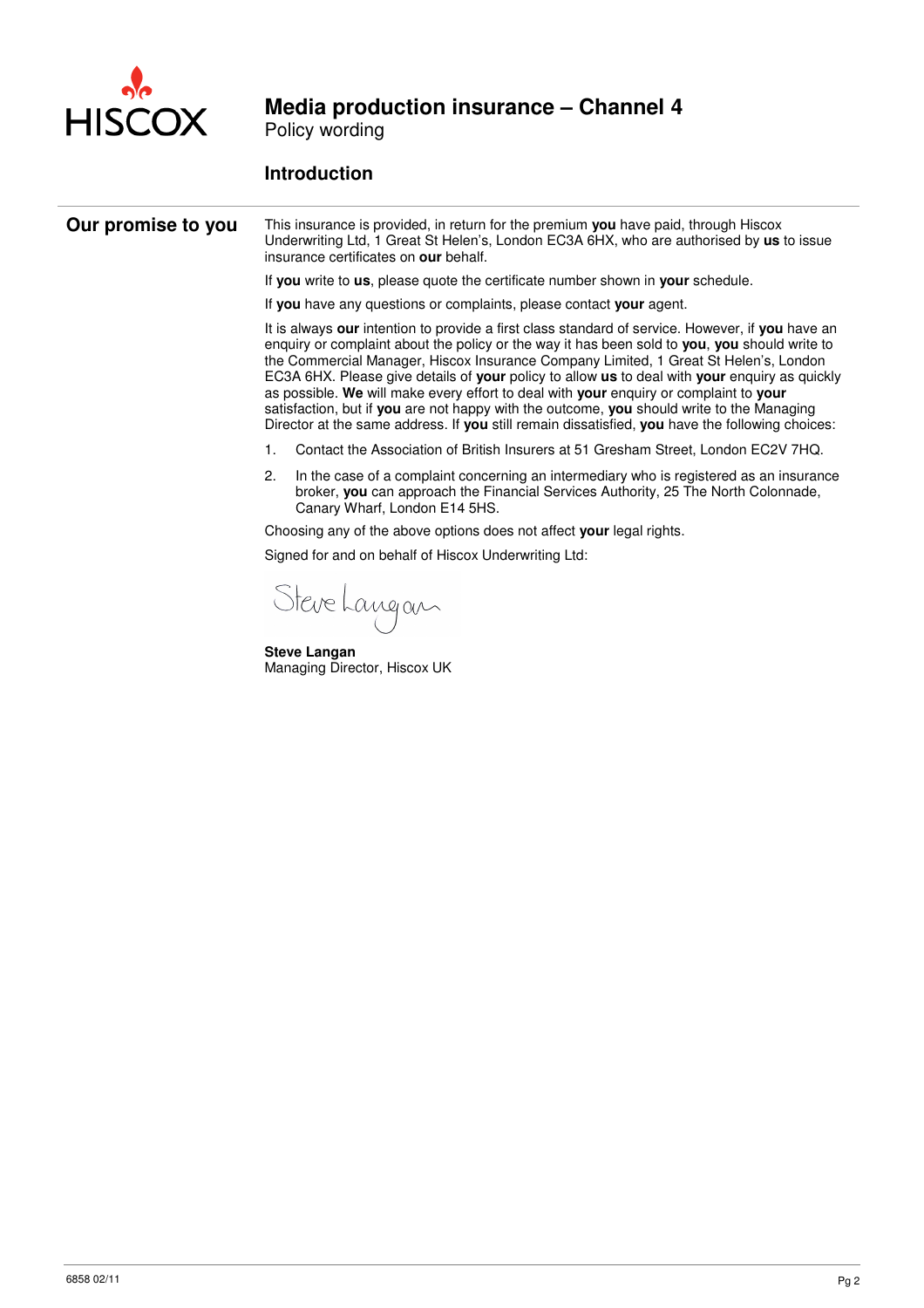

Policy wording

### **Section A – Cast**

**You** should check the schedule and cover note to see whether this section is in force.

Please refer to the general conditions, claims procedure and exclusions. In addition, the terms shown below will apply to this section.

| <b>Cover</b>                   | We will pay for the extra expenses which result solely and directly from the death or bodily<br>injury occurring, or illness first becoming apparent:                                                                                                                                                                                                                                                                                                      |  |  |  |  |
|--------------------------------|------------------------------------------------------------------------------------------------------------------------------------------------------------------------------------------------------------------------------------------------------------------------------------------------------------------------------------------------------------------------------------------------------------------------------------------------------------|--|--|--|--|
|                                | i.<br>of the named person during the currency of their contract with you in respect of the<br>insured production or                                                                                                                                                                                                                                                                                                                                        |  |  |  |  |
|                                | of any other person engaged by you to appear in or work on the insured production,<br>ii.<br>during the currency of their contract with you, up to a limit of £10,000 after deduction of<br>the excess.                                                                                                                                                                                                                                                    |  |  |  |  |
|                                | Alternatively in the event that principal photography is reasonably and necessarily<br>abandoned as a result of the death or bodily injury or illness of the named person we will<br>reimburse you for the actual costs incurred (excluding insurance premiums) up to the date on<br>which the decision is taken to abandon.                                                                                                                               |  |  |  |  |
|                                | Cover will be limited to extra expenses resulting from accidental death and accidental<br>bodily injury only for each named person until we have approved their medical information. If<br>we require a medical examination, it is to be completed no more than four weeks before the<br>first camera day.                                                                                                                                                 |  |  |  |  |
|                                | The amount we will pay in settlement of a claim will never be more than the amount insured.                                                                                                                                                                                                                                                                                                                                                                |  |  |  |  |
| <b>Exclusions</b>              | We do not cover:                                                                                                                                                                                                                                                                                                                                                                                                                                           |  |  |  |  |
|                                | anyone under the age of 6 or over the age of 72.<br>1.                                                                                                                                                                                                                                                                                                                                                                                                     |  |  |  |  |
|                                | death, bodily injury or illness directly or indirectly caused by or resulting from:<br>2.                                                                                                                                                                                                                                                                                                                                                                  |  |  |  |  |
|                                | taking part in any hazardous activity<br>a.                                                                                                                                                                                                                                                                                                                                                                                                                |  |  |  |  |
|                                | flying as a pilot<br>b.                                                                                                                                                                                                                                                                                                                                                                                                                                    |  |  |  |  |
|                                | menstruation, pregnancy or childbirth<br>c.                                                                                                                                                                                                                                                                                                                                                                                                                |  |  |  |  |
|                                | suicide or intentional self-injury whether the named person or person engaged to<br>d.<br>appear is sane or insane                                                                                                                                                                                                                                                                                                                                         |  |  |  |  |
|                                | a criminal act by you or the named person or person engaged to appear<br>е.                                                                                                                                                                                                                                                                                                                                                                                |  |  |  |  |
|                                | f.<br>any condition or physical disability of the named person or person engaged to<br>appear which existed before the death, bodily injury or illness unless accepted by<br>us.                                                                                                                                                                                                                                                                           |  |  |  |  |
|                                |                                                                                                                                                                                                                                                                                                                                                                                                                                                            |  |  |  |  |
| <b>Conditions</b>              | We will not be liable to pay any claim under this section unless you comply with all the<br>requirements in the following conditions.                                                                                                                                                                                                                                                                                                                      |  |  |  |  |
| Medical care<br>1.             | In the event of bodily injury or illness the named person or person engaged to appear must<br>immediately consult a duly qualified medical practitioner and follow any medical advice given.                                                                                                                                                                                                                                                               |  |  |  |  |
|                                | All medical records, notes and correspondence relevant to a claim or a related pre-existing<br>condition must be made available by the named person or person engaged to appear on<br>request to any medical adviser appointed by us or on our behalf, and such medical adviser<br>will, for the purpose of reviewing the claim, be allowed to examine the named person or<br>person engaged to appear as often as may reasonably be considered necessary. |  |  |  |  |
| 2.<br>Notice and proof of loss | Notice of any bodily injury or illness which results or may result in a claim under this<br>insurance must be given to <b>us</b> immediately. In the event of a claim, proof of loss consisting of<br>evidence of continuing medical care, the date of <b>bodily injury</b> or <b>illness</b> first becoming<br>apparent and its cause and extent must be given within 60 days.                                                                            |  |  |  |  |
|                                | <b>You</b> must give us such relevant information and evidence as may reasonably be required and<br>co-operate fully in the adjustment of the claim.                                                                                                                                                                                                                                                                                                       |  |  |  |  |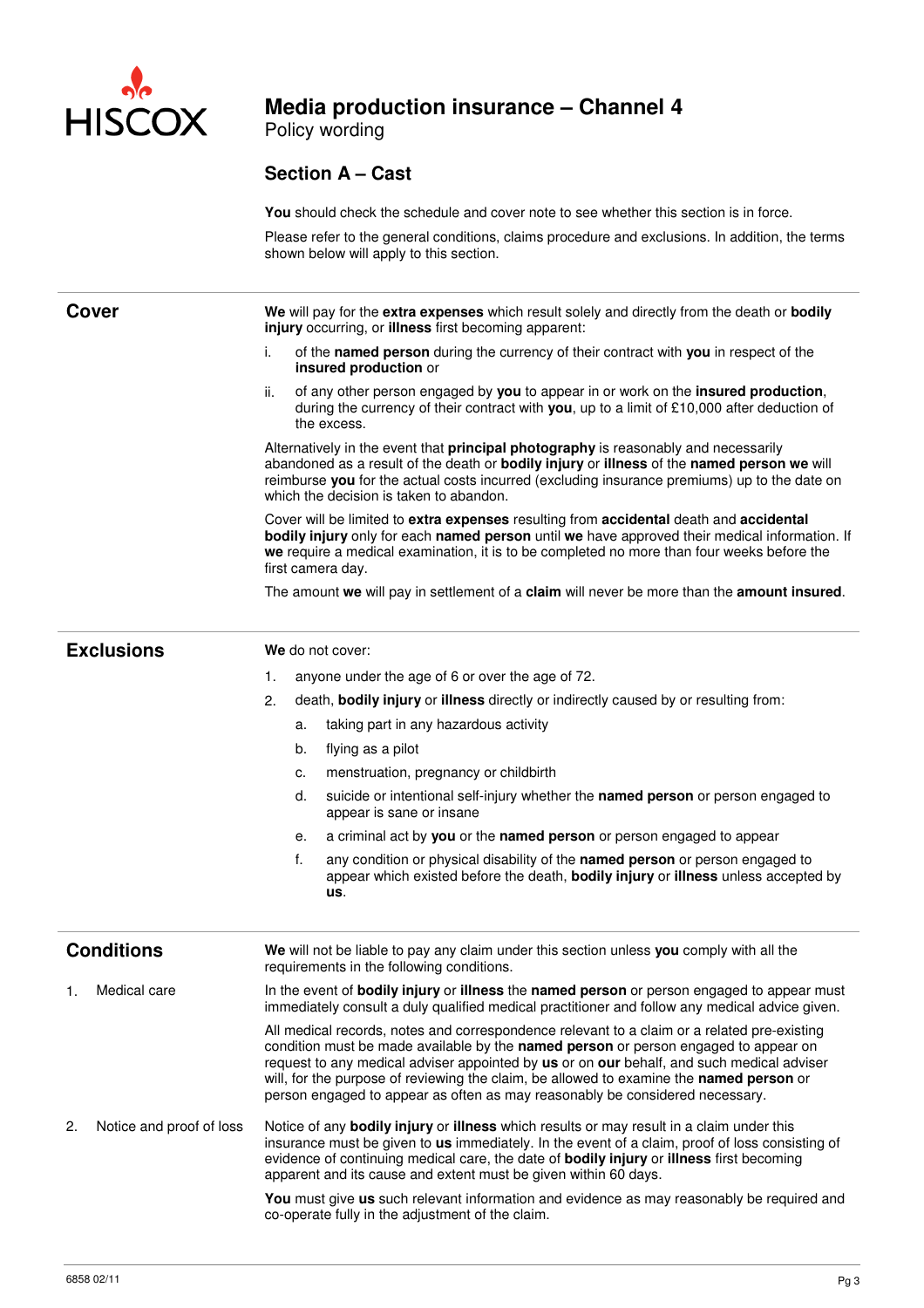

Policy wording

### **Section A – Cast**

| 3. | Stop date period<br>(Applicable to film and<br>drama productions only) |                                                                                                                                                                                                                                                                                                                                                                                                                                   | You must ensure that all named persons have a reasonable contractual stop date of not<br>less than 14 days from the end of their role as scheduled within the period of <b>principal</b><br>photography. The contractual stop date must be notified to and agreed by us prior to the<br>commencement of this insurance. |  |
|----|------------------------------------------------------------------------|-----------------------------------------------------------------------------------------------------------------------------------------------------------------------------------------------------------------------------------------------------------------------------------------------------------------------------------------------------------------------------------------------------------------------------------|-------------------------------------------------------------------------------------------------------------------------------------------------------------------------------------------------------------------------------------------------------------------------------------------------------------------------|--|
| 4. | Abandonment                                                            | In the event we agree to the abandonment and before payment of a total loss, we reserve the<br>right, at our option, to become the sole owners of all rights in the insured production,<br>including title and interest in negatives, videotape, artwork, story boards and other materials<br>in respect of the <b>insured production</b> including all copies, and you will do all that is necessary<br>to transfer these to us. |                                                                                                                                                                                                                                                                                                                         |  |
| 5. | Childhood diseases                                                     | We will provide cover for childhood diseases, (which means mumps, chicken pox, measles,<br>German measles, whooping cough, scarlet fever, tonsillitis, or diphtheria) for children of nine<br>years of age and above, if:                                                                                                                                                                                                         |                                                                                                                                                                                                                                                                                                                         |  |
|    |                                                                        | ۱.                                                                                                                                                                                                                                                                                                                                                                                                                                | they have successfully completed the course of vaccines known as 'MMR'<br>(mumps/measles/rubella), and                                                                                                                                                                                                                  |  |
|    |                                                                        | ii.                                                                                                                                                                                                                                                                                                                                                                                                                               | they have been certified as fit and well and able to undertake their intended role in the<br>production by a qualified medical practitioner not more than seven calendar days prior to<br>the scheduled commencement of their filming in the production.                                                                |  |
|    |                                                                        |                                                                                                                                                                                                                                                                                                                                                                                                                                   | In the event that we confirm that we will provide cover for children of less than six years of<br>age, we will not provide cover for extra expenses arising from any such child suffering from a<br>childhood disease unless specifically agreed by us.<br>ween us, you and, if applicable, the financier.              |  |

| 1. | <b>Bereavement</b><br>extension | Please refer to the general conditions, claims procedure and exclusions. The exclusions under<br>Section A - Cast, will not apply to this extension. In addition, the terms shown below will apply<br>to this section.                                                                                      |  |
|----|---------------------------------|-------------------------------------------------------------------------------------------------------------------------------------------------------------------------------------------------------------------------------------------------------------------------------------------------------------|--|
|    | Cover                           | Cover under Section A - Cast is extended to include <b>extra expenses</b> incurred directly arising<br>from the unavailability of a named person as a result of the sudden and unforeseen death,<br>serious injury or life threatening illness of an immediate family member of 72 years of age or<br>less. |  |
|    | Limit of indemnity              | The amount we will pay under this extension shall be limited to £500,000 or the limit shown on<br>the schedule under Section A - Cast, whichever is the lesser.                                                                                                                                             |  |
|    |                                 | In any event the maximum we will pay under this extension shall be restricted to the extra<br>expenses incurred for five shooting days per loss.                                                                                                                                                            |  |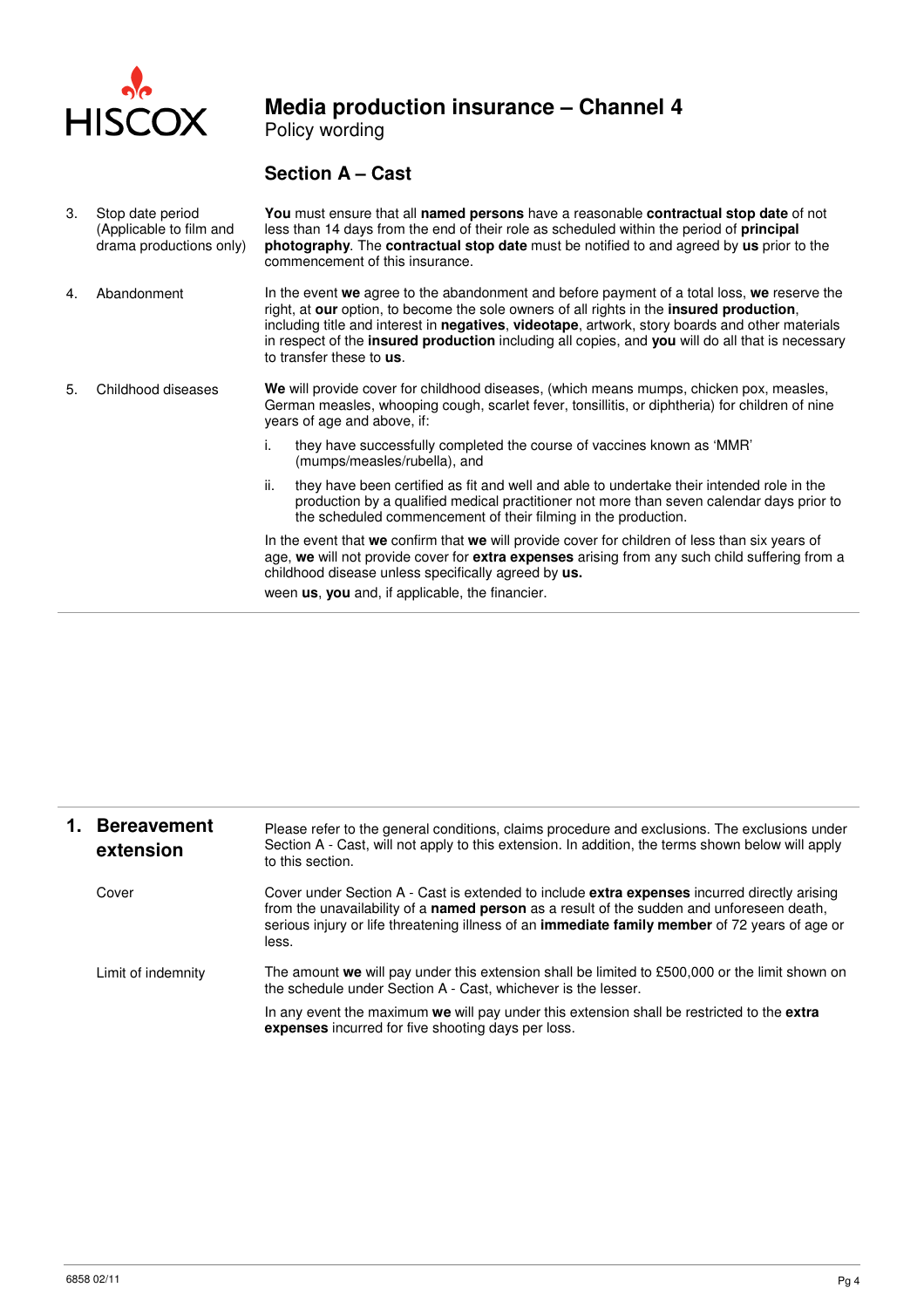

Policy wording

### **Section B – Negative/videotape/faulty stock**

**You** should check the schedule and cover note to see whether this section is in force.

Please refer to the general conditions, claims procedure and exclusions. In addition, the terms shown below will apply to this section.

**Cover We** will pay for the **extra expenses** which result solely and directly from physical loss or physical damage to **negative** or **videotape** occurring during the **period of insurance** and before a protection print or duplicate tape has been completed and removed from the premises where the **negative** or **videotape** is located.

Alternatively in the event that **principal photography** is reasonably and necessarily abandoned as a result of the physical loss or physical damage to **negative** or **videotape**, **we** will reimburse **you** for the actual costs incurred (excluding insurance premiums) up to the date on which the decision is taken to abandon.

The amount **we** will pay in settlement of a claim will never be more than the **amount insured**.

- **Exclusions We** do not cover loss or damage caused by or resulting from:
	- 1. natural ageing or gradual deterioration
	- 2. **your** negligence or breach of an expressed or implied term to exercise reasonable skill and care, including but not limited to:
		- **i.** errors of judgement including those in exposure, lighting and sound recording
		- ii. faulty manipulating, or errors of the camera operator or of the assistants
		- iii. use of incorrect raw film stock or **videotape** or re-cycled digi-beta stock
		- iv. deliberate or foreseeable exposure to light
	- 3. aridity, humidity or extremes of temperature unless such loss or damage is caused by storm, frost or fire

**Conditions We** will not be liable to pay any claim under this section unless **you** comply with all the requirements in the following conditions.

- 1. In the event **we** agree to the abandonment and before payment of a total loss, **we** reserve the right, at **our** option, to become the sole owners of and to take possession of all rights in the **insured production**, including title and interest in **negative**, **videotape**, artwork, story boards and other materials in respect of the **insured production** including all copies, and **you** will do all that is necessary to transfer these to **us**, at **your** own expense.
- 2. Immediately prior to filming, or departure if filming in locations where the sourcing of replacements may be difficult, all cameras, lenses, sound and lighting equipment, generators, raw film stock and **videotape** and associated equipment must be checked and proved satisfactory for the purpose and manner in which they are intended to be used.
- 3. Film must be processed at least every 72 hours, and thereafter checked for technical acceptability as soon as practically possible. In the event of processing taking place in excess of 72 hours then the cover under this section shall be limited to £100,000 per claim. When filming using high definition techniques **you** must check all recorded output for acceptability using an appropriate high definition monitor as soon as practically possible. In the event of checking taking place in excess of 72 hours then the cover under this section shall be limited to  $£100.000$  per claim.
- 4. Artwork, drawings, software, digital images and related material used to generate computer images and animation cells must be retained by **you** until the end of this insurance.
- 5. **You** must pay the excess shown in the schedule in respect of losses arising from the use of faulty materials, cameras, sound equipment, tracks, or faulty developing, editing or processing.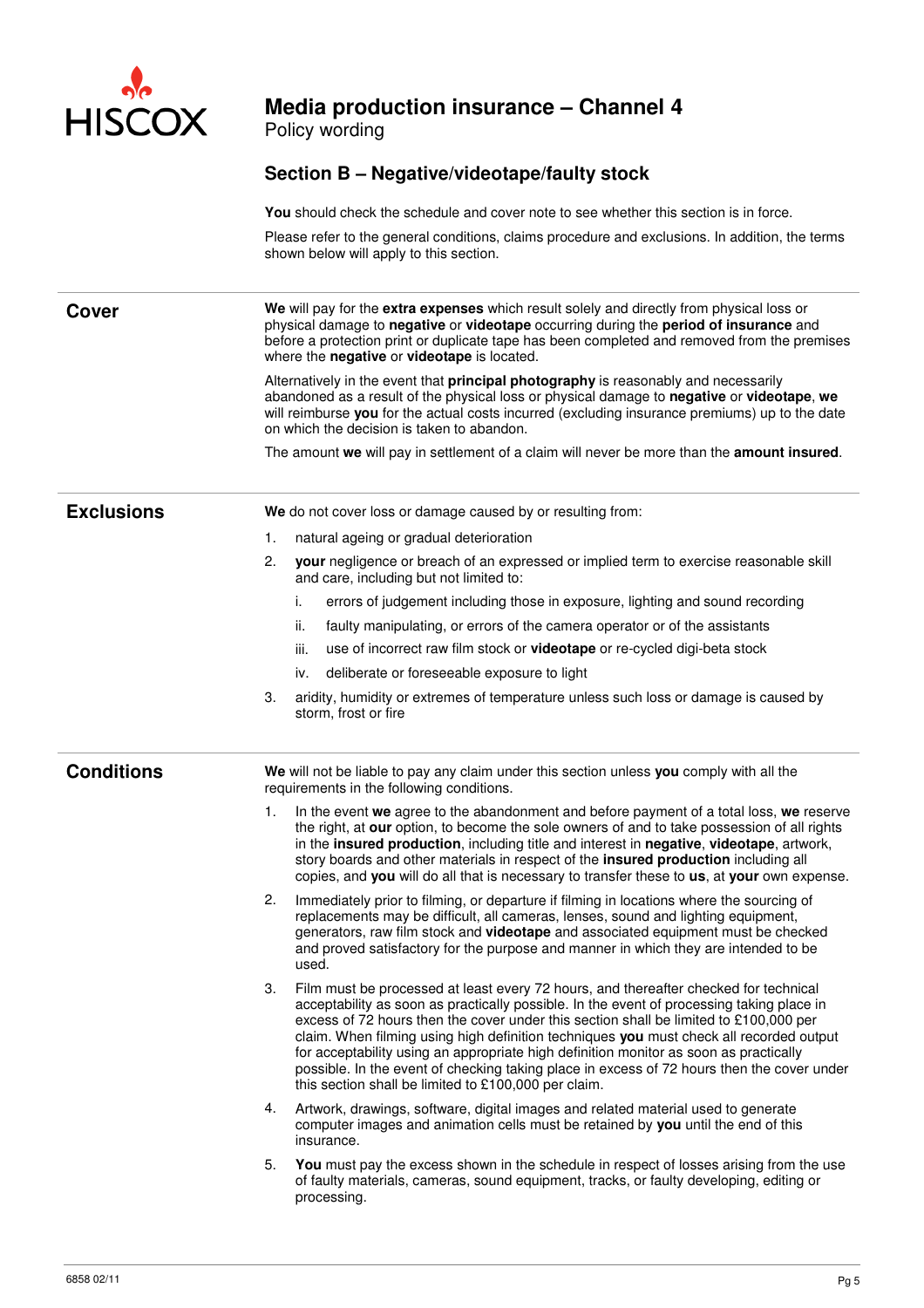

Policy wording

### **Section B – Negative/videotape/faulty stock**

6. **You** must make every reasonable effort to determine and act upon the security procedures at all customs areas through which **you** intend to transport raw and/or exposed film stock or **videotape** in order to fully protect the material from damage.

You should check the schedule and cover note to see whether this section is in force.

Please refer to the general conditions, claims procedure and exclusions. In addition, the terms shown below will apply to this section.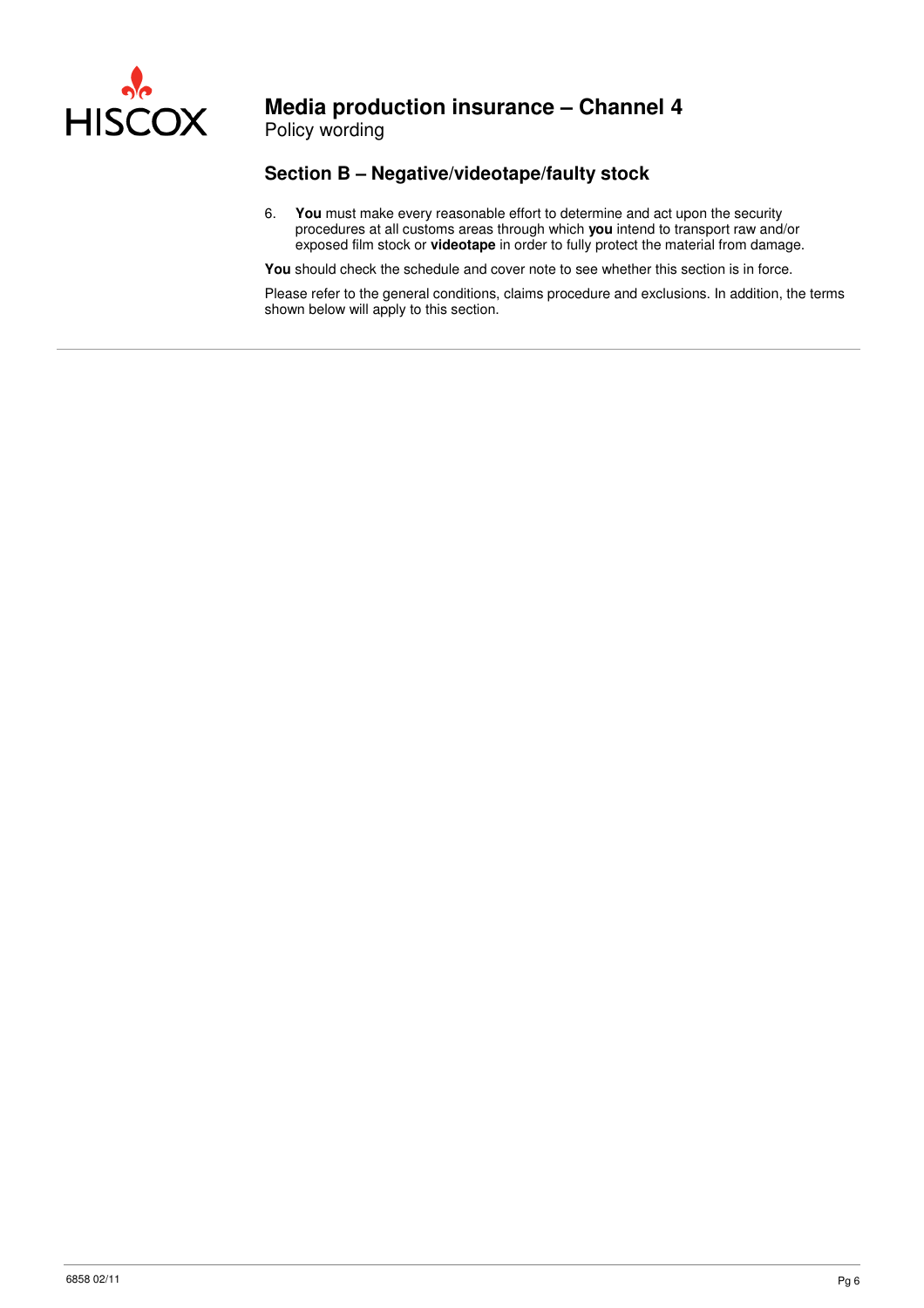

Policy wording

### **Section C – Extra expense**

| Cover             | We will pay for the extra expenses which result solely and directly from physical loss or<br>physical damage occurring during the period of insurance to the property or facilities used by<br>you for the insured production. |                                                                                                                                                                                                                                                                                                                                                                                                                                                                                      |  |  |
|-------------------|--------------------------------------------------------------------------------------------------------------------------------------------------------------------------------------------------------------------------------|--------------------------------------------------------------------------------------------------------------------------------------------------------------------------------------------------------------------------------------------------------------------------------------------------------------------------------------------------------------------------------------------------------------------------------------------------------------------------------------|--|--|
|                   |                                                                                                                                                                                                                                | Alternatively in the event that principal photography is reasonably and necessarily<br>abandoned as a result of physical loss or physical damage to such property or facilities, we will<br>reimburse you for the actual costs incurred (excluding insurance premiums) up to the date on<br>which the decision is taken to abandon.                                                                                                                                                  |  |  |
|                   |                                                                                                                                                                                                                                | The amount we will pay in settlement of a claim will never be more than the amount insured.                                                                                                                                                                                                                                                                                                                                                                                          |  |  |
| <b>Exclusions</b> |                                                                                                                                                                                                                                | We do not cover losses arising from:                                                                                                                                                                                                                                                                                                                                                                                                                                                 |  |  |
|                   | 1.                                                                                                                                                                                                                             | damage caused by or resulting from:                                                                                                                                                                                                                                                                                                                                                                                                                                                  |  |  |
|                   |                                                                                                                                                                                                                                | natural ageing, gradual deterioration, inherent defect, rust or oxidation, moth or<br>a.<br>vermin, warping or shrinkage                                                                                                                                                                                                                                                                                                                                                             |  |  |
|                   |                                                                                                                                                                                                                                | aridity, humidity, exposure to light or extremes of temperature unless such loss or<br>b.<br>damage is caused by storm, frost or fire                                                                                                                                                                                                                                                                                                                                                |  |  |
|                   |                                                                                                                                                                                                                                | repairing, restoring or any similar process<br>c.                                                                                                                                                                                                                                                                                                                                                                                                                                    |  |  |
|                   |                                                                                                                                                                                                                                | d.<br>breakage of glass or brittle articles including lighting unless caused by fire, lightning,<br>earthquake, theft or attempted theft. This exclusion shall not apply to camera lenses,<br>or theatrical lighting equipment including lighting elements or bulbs, provided that<br>such damage to lighting elements or bulbs occurs where they are in situ as part of an<br>item of theatrical lighting equipment which is itself damaged by a cause insured<br>under this policy |  |  |
|                   | 2.                                                                                                                                                                                                                             | property stored outside and damaged by rain, sleet, snow, frost, hail or wind                                                                                                                                                                                                                                                                                                                                                                                                        |  |  |
|                   | 3.                                                                                                                                                                                                                             | mysterious disappearance or unexplained loss, including theft by any employee or sub-<br>contractor of yours                                                                                                                                                                                                                                                                                                                                                                         |  |  |
|                   | 4.                                                                                                                                                                                                                             | loss or shortage discovered while taking inventory                                                                                                                                                                                                                                                                                                                                                                                                                                   |  |  |
|                   | 5.                                                                                                                                                                                                                             | electrical or mechanical fault or breakdown other than verifiable fault or breakdown of<br>generators or of camera equipment within the camera body, its attached lenses or its<br>battery packs, lighting equipment, computer circuit boards on motion control rigs and post<br>production equipment.                                                                                                                                                                               |  |  |
|                   |                                                                                                                                                                                                                                | This exclusion shall not apply in respect of failure of mains power where such failure<br>arises as a result of the non-provision of power from an off-site source                                                                                                                                                                                                                                                                                                                   |  |  |
|                   | 6.                                                                                                                                                                                                                             | negatives or videotape                                                                                                                                                                                                                                                                                                                                                                                                                                                               |  |  |
|                   | 7.                                                                                                                                                                                                                             | animals.                                                                                                                                                                                                                                                                                                                                                                                                                                                                             |  |  |
|                   |                                                                                                                                                                                                                                | This exclusion shall not apply if you provide a current veterinary surgeon's certificate for<br>each animal that is intended for filming. This certificate should confirm that the animal has<br>been examined and is fit and well and able to undertake the filming for which it has been<br>contracted, at the inception of cover. If this condition is met the amount payable in respect<br>of losses under this section arising from animals shall not exceed £50,000            |  |  |
|                   | 8.                                                                                                                                                                                                                             | your own deliberate act, omission or instructions                                                                                                                                                                                                                                                                                                                                                                                                                                    |  |  |
|                   | 9.                                                                                                                                                                                                                             | property or facilities sustaining damage as a result of their being used in or as part of any<br>hazardous activity constituting part of the insured production.                                                                                                                                                                                                                                                                                                                     |  |  |
| <b>Conditions</b> |                                                                                                                                                                                                                                | We will not be liable to pay any claim under this section unless you comply with all the<br>requirements in the following conditions.                                                                                                                                                                                                                                                                                                                                                |  |  |
|                   |                                                                                                                                                                                                                                | In the event we agree to the abandonment and before payment of a total loss, we reserve the<br>right, at our option, to become the sole owners of all rights in the insured production,<br>including title and interest in negatives, videotape, artwork, story boards and other materials<br>in respect of the insured production including all copies, and you will do all that is necessary<br>to transfer these to us.                                                           |  |  |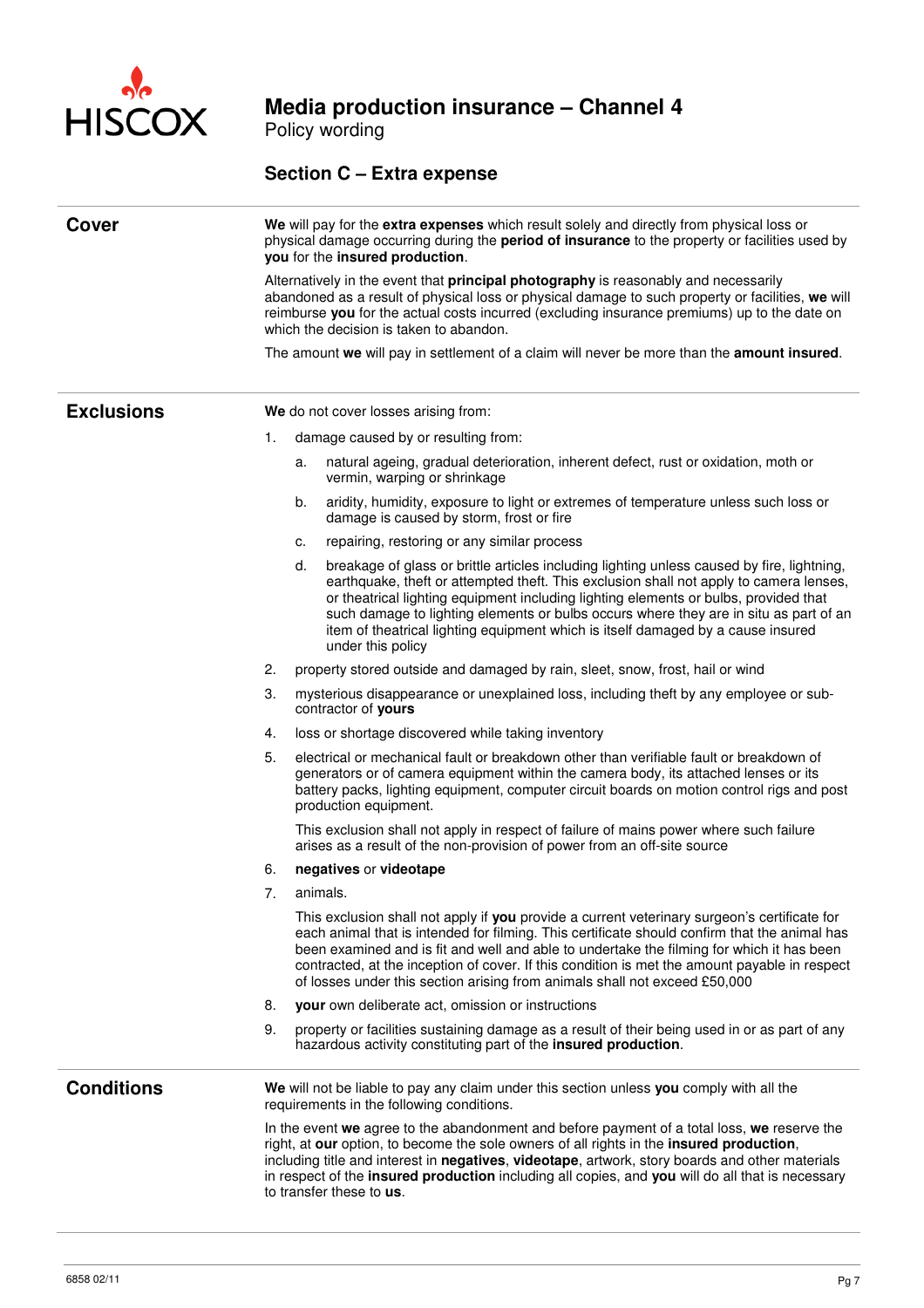

Policy wording

### **Section C – Extra expense**

| 1. Civil authority<br>extension |                                                                                                                               | Section C - Extra Expense is extended as follows, in respect of Insured productions taking<br>place in the European Union:                                                                                                                                                                                                                                                                                        |
|---------------------------------|-------------------------------------------------------------------------------------------------------------------------------|-------------------------------------------------------------------------------------------------------------------------------------------------------------------------------------------------------------------------------------------------------------------------------------------------------------------------------------------------------------------------------------------------------------------|
| Cover                           |                                                                                                                               | We agree to pay you the extra expenses, not including loss of earnings or profit, as you shall<br>incur in the event of the interruption, postponement or cancellation of a production as a direct<br>result of the action of a Civil Authority that prohibits access to property or facilities, used or to<br>be used by you in connection with such production and occurring during the period of<br>insurance. |
| Limit of liability              |                                                                                                                               | <b>Our</b> limit of liability with respect to any one occurrence shall not exceed £250,000.                                                                                                                                                                                                                                                                                                                       |
| Special condition               | This coverage shall apply for a period of up to seven consecutive days from the date of the<br>action of the Civil Authority. |                                                                                                                                                                                                                                                                                                                                                                                                                   |
| Exclusions                      |                                                                                                                               | We will not pay any loss incurred due to:                                                                                                                                                                                                                                                                                                                                                                         |
|                                 | 1.                                                                                                                            | <b>your</b> failure to properly process or complete any applications or required documents                                                                                                                                                                                                                                                                                                                        |
|                                 | 2.                                                                                                                            | your failure or inability to comply with any requirement or follow any procedure necessary<br>for the issuance of any permit or authorisation                                                                                                                                                                                                                                                                     |
|                                 | 3.                                                                                                                            | any violation of the terms or conditions of a permit or authorisation                                                                                                                                                                                                                                                                                                                                             |
|                                 | 4.                                                                                                                            | refusal or revocation of any permit or authorisation due to a violation of any existing civil<br>or criminal codes.                                                                                                                                                                                                                                                                                               |
|                                 |                                                                                                                               | Exclusion 9 ('terrorism') of the General exclusions applicable to the whole policy will not apply<br>to this extension to Section C - Extra expense but will remain in full force in respect of Section<br>C itself.                                                                                                                                                                                              |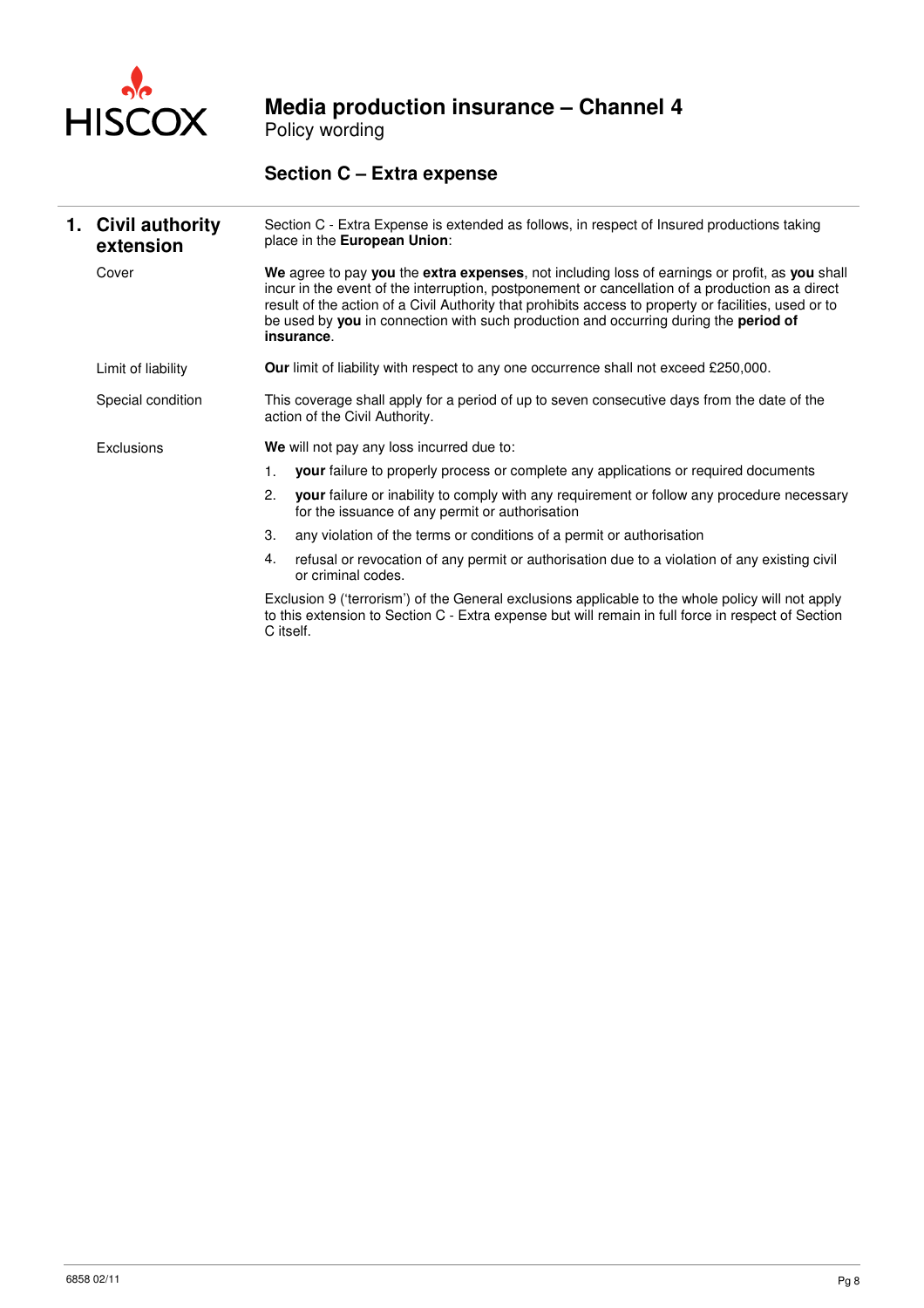

Policy wording

### **Section D – Technical equipment**

**You** should check the schedule and cover note to see whether this section is in force.

Please refer to the general conditions, claims procedure and exclusions. In addition, the terms shown below will apply to this section.

| <b>Cover</b>               | We will pay up to the amount insured for physical loss or physical damage to technical<br>equipment occurring during the period of insurance which is either yours or in your care,<br>custody or control and is being used for the insured production. Technical equipment<br>includes, but is not limited to, cameras, camera equipment, sound and lighting equipment,<br>portable electrical equipment, mechanical effects equipment and grip equipment.                |  |  |  |  |  |
|----------------------------|----------------------------------------------------------------------------------------------------------------------------------------------------------------------------------------------------------------------------------------------------------------------------------------------------------------------------------------------------------------------------------------------------------------------------------------------------------------------------|--|--|--|--|--|
|                            | It does not include:                                                                                                                                                                                                                                                                                                                                                                                                                                                       |  |  |  |  |  |
|                            | 1.<br>negative or videotape                                                                                                                                                                                                                                                                                                                                                                                                                                                |  |  |  |  |  |
|                            | 2.<br>aircraft, watercraft or any vehicle used for or involved in hazardous or stunt work                                                                                                                                                                                                                                                                                                                                                                                  |  |  |  |  |  |
|                            | 3.<br>works of art, jewellery, watches or furs                                                                                                                                                                                                                                                                                                                                                                                                                             |  |  |  |  |  |
|                            | buildings<br>4.                                                                                                                                                                                                                                                                                                                                                                                                                                                            |  |  |  |  |  |
|                            | 5.<br>props, sets or wardrobe                                                                                                                                                                                                                                                                                                                                                                                                                                              |  |  |  |  |  |
|                            | animals<br>6.                                                                                                                                                                                                                                                                                                                                                                                                                                                              |  |  |  |  |  |
|                            | 7.<br>tools of trade including those of carpenters and electricians.                                                                                                                                                                                                                                                                                                                                                                                                       |  |  |  |  |  |
|                            |                                                                                                                                                                                                                                                                                                                                                                                                                                                                            |  |  |  |  |  |
| <b>Exclusion</b>           | We do not cover:                                                                                                                                                                                                                                                                                                                                                                                                                                                           |  |  |  |  |  |
|                            | loss or damage caused by or resulting from:<br>1.                                                                                                                                                                                                                                                                                                                                                                                                                          |  |  |  |  |  |
|                            | natural ageing, gradual deterioration, inherent defect, rust or oxidation, moth or<br>a.<br>vermin, warping or shrinkage                                                                                                                                                                                                                                                                                                                                                   |  |  |  |  |  |
|                            | b.<br>aridity, humidity, exposure to light or extremes of temperature unless such loss or<br>damage is caused by storm, frost or fire                                                                                                                                                                                                                                                                                                                                      |  |  |  |  |  |
|                            | repairing, cleaning, maintenance, or any similar process<br>c.                                                                                                                                                                                                                                                                                                                                                                                                             |  |  |  |  |  |
|                            | rain, sleet, snow, frost, hail or wind to property stored outside<br>d.                                                                                                                                                                                                                                                                                                                                                                                                    |  |  |  |  |  |
|                            | filming or sound recording equipment being used in or for any hazardous activity<br>е.                                                                                                                                                                                                                                                                                                                                                                                     |  |  |  |  |  |
|                            | 2.<br>breakage of glass or brittle articles including lighting unless caused by fire, lightning,<br>earthquake or attempted theft. This exclusion shall not apply to camera lenses, or<br>theatrical lighting equipment including lighting elements or bulbs, provided that such<br>damage to lighting elements or bulbs occurs where they are in situ as part of an item of<br>theatrical lighting equipment which is itself damaged by a cause insured under this policy |  |  |  |  |  |
|                            | 3.<br>mysterious disappearance or unexplained loss, including theft by any employee or<br>sub-contractor of yours                                                                                                                                                                                                                                                                                                                                                          |  |  |  |  |  |
|                            | electrical or mechanical fault or breakdown<br>4.                                                                                                                                                                                                                                                                                                                                                                                                                          |  |  |  |  |  |
|                            | 5.<br>consequential loss                                                                                                                                                                                                                                                                                                                                                                                                                                                   |  |  |  |  |  |
|                            | 6.<br>losses arising from your own deliberate act, omission or instructions.                                                                                                                                                                                                                                                                                                                                                                                               |  |  |  |  |  |
| <b>Special condition</b>   | In respect of loss or damage to vehicles covered under this section, a deductible of 10% of the<br>loss shall apply, subject to a minimum deductible of £500 or equivalent and a maximum<br>deductible of £2,500 or equivalent. The maximum value of any vehicle insured under this<br>section will be £50,000.                                                                                                                                                            |  |  |  |  |  |
| <b>Basis of settlement</b> | We will pay the market value immediately prior to the loss or, if hired, the contractual value as<br>specified in a standard hire contract. In the event of partial loss or damage we will pay for the<br>repair plus any resulting depreciation, but in no event will we be liable for more than the market<br>value or contractual value.                                                                                                                                |  |  |  |  |  |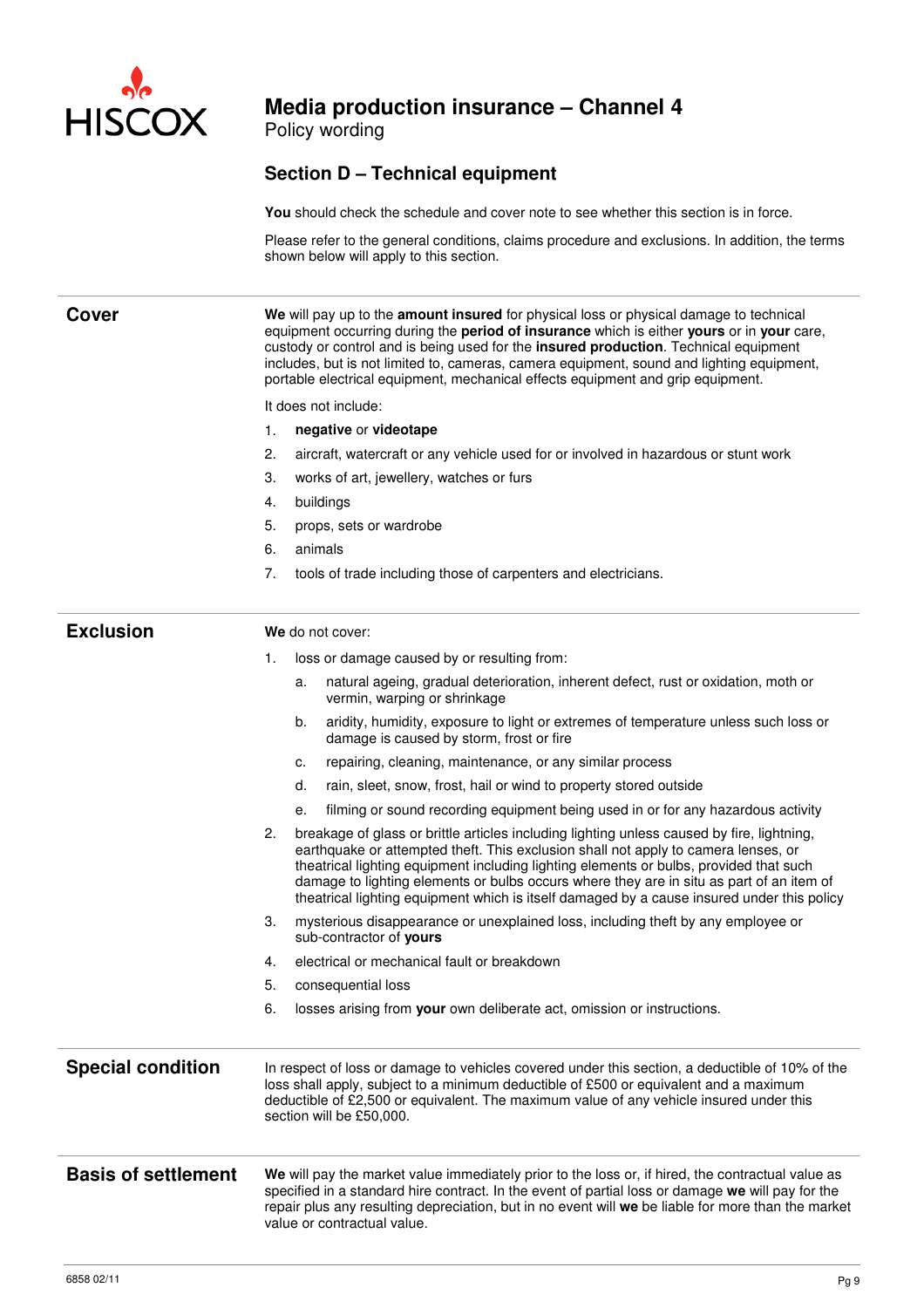

Policy wording

### **Section E – Props, set and wardrobe**

**You** should check the schedule and cover note to see whether this section is in force.

Please refer to the general conditions, claims procedure and exclusions. In addition, the terms shown below will apply to this section.

| Cover             | We will pay up to the amount insured for physical loss or physical damage to scenery,<br>costumes and theatrical property occurring during the period of insurance which are either<br>yours or in your care, custody or control and are being used for the insured production.<br>This does not include: |  |  |  |  |
|-------------------|-----------------------------------------------------------------------------------------------------------------------------------------------------------------------------------------------------------------------------------------------------------------------------------------------------------|--|--|--|--|
|                   |                                                                                                                                                                                                                                                                                                           |  |  |  |  |
|                   | technical equipment<br>1.                                                                                                                                                                                                                                                                                 |  |  |  |  |
|                   | 2.<br>negative or videotape                                                                                                                                                                                                                                                                               |  |  |  |  |
|                   | 3.<br>aircraft, watercraft or vehicles                                                                                                                                                                                                                                                                    |  |  |  |  |
|                   | works of art, jewellery, watches or furs with a total value of over £5,000<br>4.                                                                                                                                                                                                                          |  |  |  |  |
|                   | 5.<br>buildings                                                                                                                                                                                                                                                                                           |  |  |  |  |
|                   | 6.<br>animals.                                                                                                                                                                                                                                                                                            |  |  |  |  |
| <b>Exclusions</b> | We do not cover:                                                                                                                                                                                                                                                                                          |  |  |  |  |
|                   | loss or damage caused by or resulting from:<br>1.                                                                                                                                                                                                                                                         |  |  |  |  |
|                   | natural ageing, gradual deterioration, inherent defect, rust or oxidation, moth or<br>a.<br>vermin, warping or shrinkage                                                                                                                                                                                  |  |  |  |  |
|                   | b.<br>aridity, humidity, exposure to light or extremes of temperature unless such loss or<br>damage is caused by storm, frost or fire                                                                                                                                                                     |  |  |  |  |
|                   | repairing, retouching, restoring, or any similar process<br>c.                                                                                                                                                                                                                                            |  |  |  |  |
|                   | rain, sleet, snow, frost, hail or wind to property stored outside. This exclusion will not<br>d.<br>apply to sets erected outside for the purpose of exterior filming                                                                                                                                     |  |  |  |  |
|                   | scenery, costumes or theatrical property being used in or for any hazardous activity<br>е.                                                                                                                                                                                                                |  |  |  |  |
|                   | 2.<br>breakage of glass or brittle articles including lighting unless caused by fire, lightning,<br>earthquake or attempted theft                                                                                                                                                                         |  |  |  |  |
|                   | mysterious disappearance or unexplained loss, including theft by any employee or<br>3.<br>sub-contractor of yours                                                                                                                                                                                         |  |  |  |  |
|                   | electrical or mechanical fault or breakdown<br>4.                                                                                                                                                                                                                                                         |  |  |  |  |
|                   | 5.<br>losses arising from your own deliberate act, omission or instructions.                                                                                                                                                                                                                              |  |  |  |  |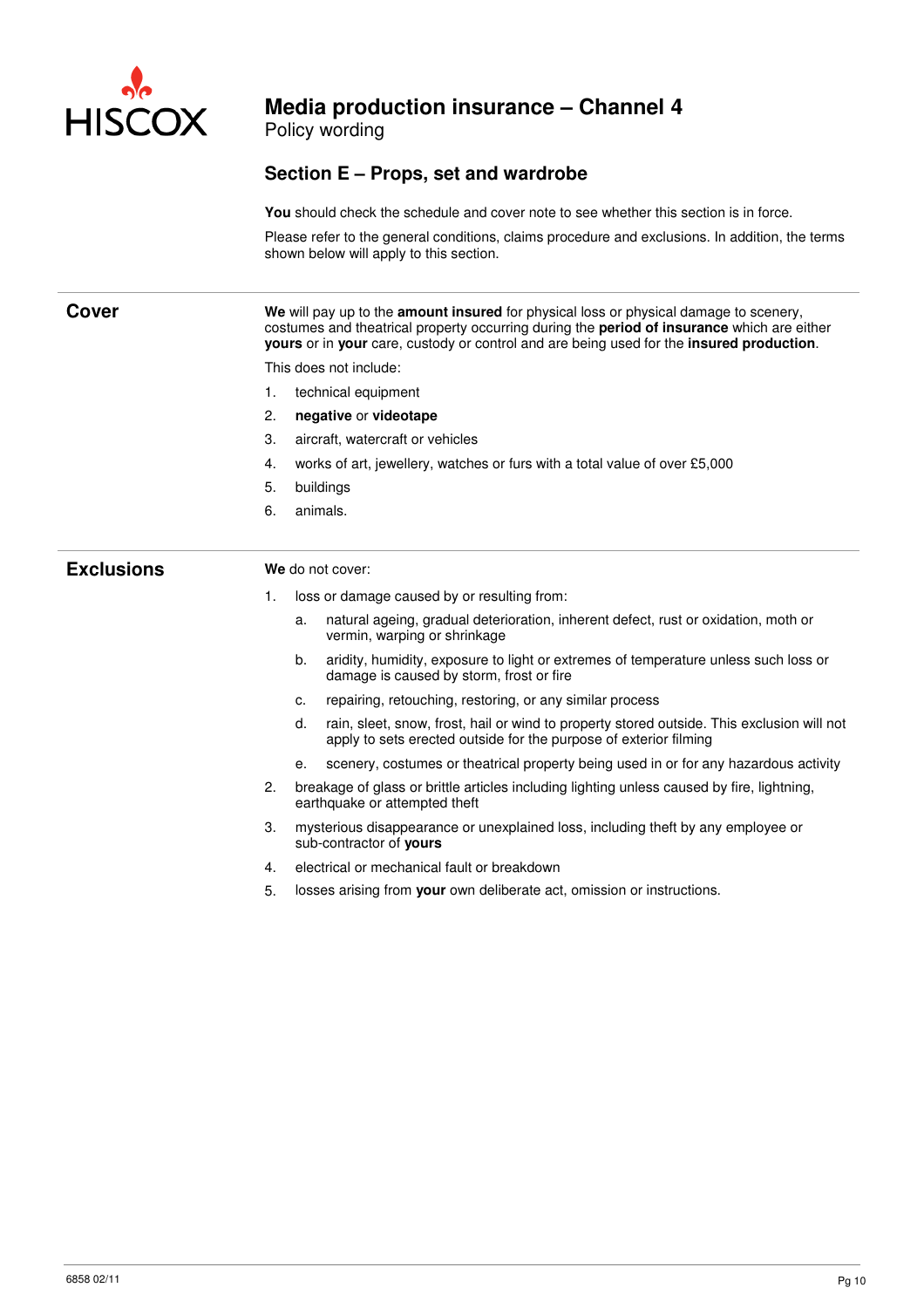

Policy wording

### **Section E – Props, set and wardrobe**

| <b>Basis of settlement</b> |                                               | We will pay the market value immediately prior to the loss or, if hired, the contractual value as<br>specified. In the event of partial loss or damage we will pay for the repair plus any resulting<br>depreciation, but in no event will we be liable for more than the market value or contractual<br>value.<br>In respect of watercraft the amount payable under this section shall not exceed £10,000 or |                                                                                                                                                                                                                                                                                                                                                                                                                                   |  |  |
|----------------------------|-----------------------------------------------|---------------------------------------------------------------------------------------------------------------------------------------------------------------------------------------------------------------------------------------------------------------------------------------------------------------------------------------------------------------------------------------------------------------|-----------------------------------------------------------------------------------------------------------------------------------------------------------------------------------------------------------------------------------------------------------------------------------------------------------------------------------------------------------------------------------------------------------------------------------|--|--|
|                            |                                               |                                                                                                                                                                                                                                                                                                                                                                                                               | equivalent.                                                                                                                                                                                                                                                                                                                                                                                                                       |  |  |
|                            |                                               |                                                                                                                                                                                                                                                                                                                                                                                                               |                                                                                                                                                                                                                                                                                                                                                                                                                                   |  |  |
|                            | 1. Animal mortality<br>extension - UK<br>only | Please refer to the general conditions, claims procedure and exclusions. In addition, the terms<br>shown below will apply to this section.                                                                                                                                                                                                                                                                    |                                                                                                                                                                                                                                                                                                                                                                                                                                   |  |  |
|                            | Cover                                         |                                                                                                                                                                                                                                                                                                                                                                                                               | We will pay you up to the agreed value of the insured animal if it either dies, or is destroyed<br>for humane purposes during the period of insurance in the United Kingdom. We will also pay<br>your reasonable veterinary fees incurred during the period of insurance in order to prevent<br>the death of the insured animal.                                                                                                  |  |  |
|                            |                                               |                                                                                                                                                                                                                                                                                                                                                                                                               | The amount we will pay in settlement of a claim will never be more than the amount insured,<br>which in any event shall not exceed £15,000 per animal or £75,000 in aggregate.                                                                                                                                                                                                                                                    |  |  |
|                            |                                               |                                                                                                                                                                                                                                                                                                                                                                                                               | We do not cover:                                                                                                                                                                                                                                                                                                                                                                                                                  |  |  |
|                            |                                               | 1.                                                                                                                                                                                                                                                                                                                                                                                                            | any animal which is being used for purposes other than those specified in the schedule                                                                                                                                                                                                                                                                                                                                            |  |  |
|                            |                                               | 2.                                                                                                                                                                                                                                                                                                                                                                                                            | death due to illness, injury, physical disability or other condition known to you at the time<br>this insurance commenced unless disclosed to and agreed by us                                                                                                                                                                                                                                                                    |  |  |
|                            |                                               | З.                                                                                                                                                                                                                                                                                                                                                                                                            | theft of the <b>insured</b> animal                                                                                                                                                                                                                                                                                                                                                                                                |  |  |
|                            |                                               | 4.                                                                                                                                                                                                                                                                                                                                                                                                            | consequential loss                                                                                                                                                                                                                                                                                                                                                                                                                |  |  |
|                            |                                               | 5.                                                                                                                                                                                                                                                                                                                                                                                                            | intentional slaughter, unless                                                                                                                                                                                                                                                                                                                                                                                                     |  |  |
|                            |                                               |                                                                                                                                                                                                                                                                                                                                                                                                               | i.<br>our veterinary surgeon has certified that the suffering of the insured animal is such<br>that immediate destruction is imperative for humane reasons, or your qualified<br>veterinary surgeon has certified that the suffering of the insured animal is incurable<br>and so excessive that immediate destruction is imperative for humane reasons<br>without waiting for us to appoint a veterinary surgeon                 |  |  |
|                            |                                               |                                                                                                                                                                                                                                                                                                                                                                                                               | ii.<br>the insured animal is destroyed whilst in an aircraft on the instructions of the pilot in<br>command                                                                                                                                                                                                                                                                                                                       |  |  |
|                            |                                               | 6.                                                                                                                                                                                                                                                                                                                                                                                                            | death of the insured animal caused by:                                                                                                                                                                                                                                                                                                                                                                                            |  |  |
|                            |                                               |                                                                                                                                                                                                                                                                                                                                                                                                               | i.<br>any surgical operation unless performed by a qualified veterinary surgeon                                                                                                                                                                                                                                                                                                                                                   |  |  |
|                            |                                               |                                                                                                                                                                                                                                                                                                                                                                                                               | ii.<br>any medication unless administered by a qualified veterinary surgeon (or by<br>experienced personnel under the veterinary surgeon's direction) and certified by the<br>veterinary surgeon to have been of a prophylactic nature or necessitated by<br>accident, disease or illness; for this purpose, medication includes any drug,<br>hormone, vitamin, protein or other substance other than unadulterated food or drink |  |  |
|                            |                                               |                                                                                                                                                                                                                                                                                                                                                                                                               | poisoning or willful injury caused by you or your agent.<br>iii.                                                                                                                                                                                                                                                                                                                                                                  |  |  |
|                            | Conditions                                    |                                                                                                                                                                                                                                                                                                                                                                                                               |                                                                                                                                                                                                                                                                                                                                                                                                                                   |  |  |
| 1.                         | Injury, illness and death                     | i.                                                                                                                                                                                                                                                                                                                                                                                                            | If the insured animal suffers any illness, injury or physical disability of any kind you must<br>employ a qualified veterinary surgeon immediately                                                                                                                                                                                                                                                                                |  |  |
|                            |                                               | ii.                                                                                                                                                                                                                                                                                                                                                                                                           | If required by us, you must allow removal of the insured animal for a second opinion,<br>diagnosis and treatment at our expense.                                                                                                                                                                                                                                                                                                  |  |  |
|                            |                                               | iii.                                                                                                                                                                                                                                                                                                                                                                                                          | If the insured animal dies or is destroyed, you must immediately arrange for a post<br>mortem examination and autopsy to be made by a qualified veterinary surgeon and<br>provide a copy of the report for us before the disposal of the remains                                                                                                                                                                                  |  |  |
|                            |                                               |                                                                                                                                                                                                                                                                                                                                                                                                               | In both cases you must give immediate notice to the person specified in the schedule who<br>may instruct a veterinary surgeon on our behalf.                                                                                                                                                                                                                                                                                      |  |  |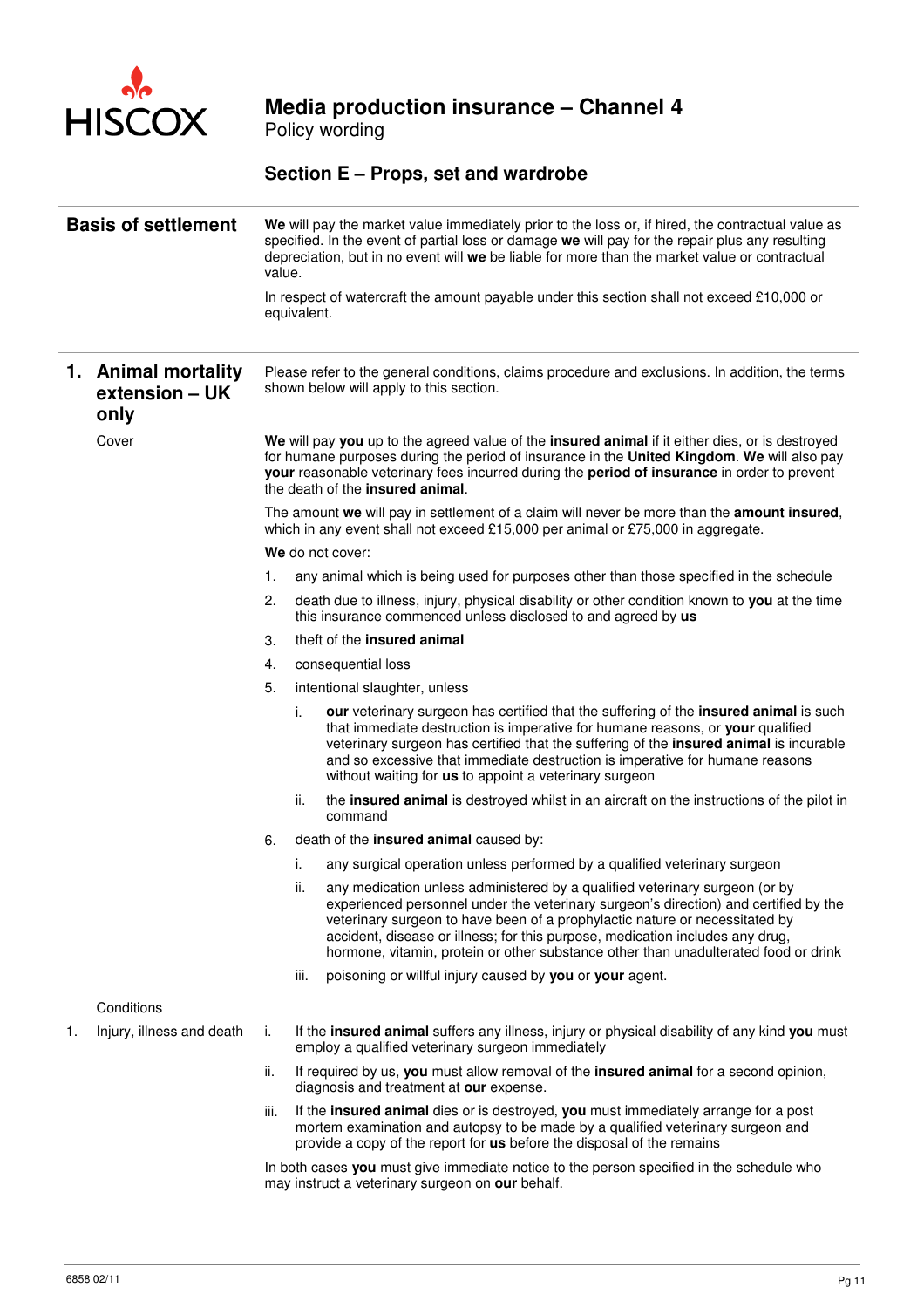

Policy wording

### **Section E – Props, set and wardrobe**

- 2. Operations All surgical operations must be advised to **us** in advance, except in an emergency when **we** must be notified as soon as possible.
- 3. Basis of settlement The basis of settlement will be the agreed value for each **insured animal** as shown in the schedule. **We** will not be liable for more than the **amount insured** in respect of each **insured animal.**

In the case of death, **you** will be responsible for the disposal of the remains.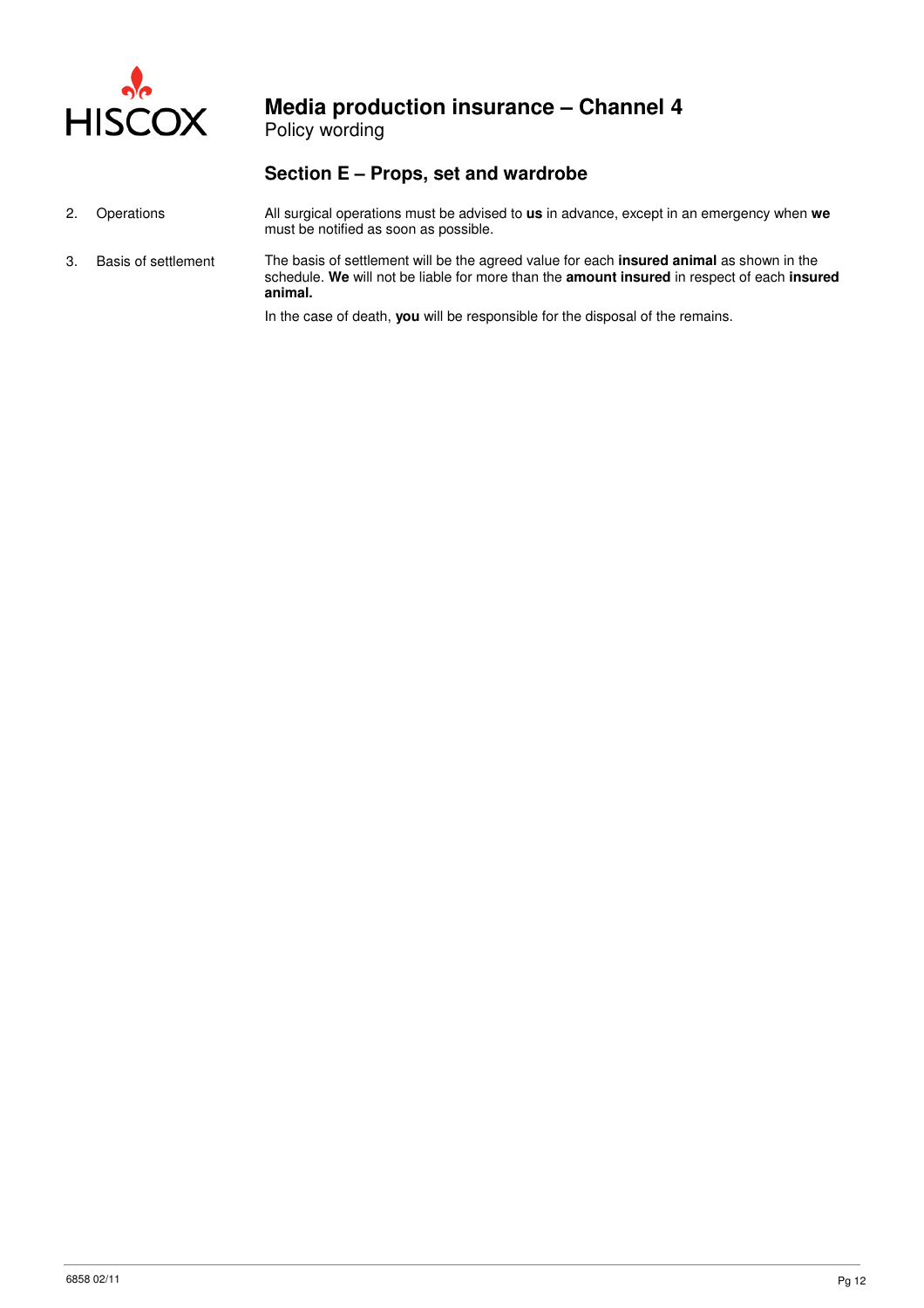

Policy wording

### **Section F – Works of art, jewellery, watches and furs**

**You** should check the schedule and cover note to see whether this section is in force.

Please refer to the general conditions, claims procedure and exclusions. In addition, the terms shown below will apply to this section.

**Cover We** will pay up to the **amount insured** for physical loss or physical damage occurring during the **period of insurance** to works of art, jewellery, watches or furs as listed in the schedule which are either **yours** or in **your** care, custody or control and are being used for the **insured production**.

### **Exclusions We** do not cover:

- 1. loss or damage caused by or resulting from:
	- a. natural ageing, gradual deterioration, inherent defect, rust or oxidation, moth or vermin, warping or shrinkage
	- b. aridity, humidity, exposure to light or extremes of temperature unless such loss or damage is caused by storm, frost or fire
	- c. repairing, retouching, restoring, or any similar process
- 2. loss of or damage to jewellery or watches unless such items are:
	- a. being worn or
	- b. being carried by hand under **your** personal supervision or
	- c. deposited in a bank or locked safe, unless **you** are staying at an hotel or motel when such items are kept in the principal safe of the hotel or motel
- 3. loss of or damage to works of art in transit unless packed and unpacked by competent professional packers
- 4. electrical or mechanical fault or breakdown.

**Basis of settlement** The basis of settlement will be the value agreed by **us** and shown in the schedule. **We** will not be liable for more than the agreed value. **We** will at **your** option repair, replace or pay for the lost or damaged article.

> In the event of partial loss or damage to any item insured the amount payable will be the cost and expense of restoration plus any resulting depreciation but not exceeding the agreed value.

In the event of loss or damage to an insured item which has an increased value because it forms part of a pair or set, any payment under this insurance shall take account of the increased value.

In no event will **we** be liable for more than the **amount insured**.

Following payment of the full **amount insured** for any item, pair or set, **we** reserve the right to become the full owners and take possession of the item, pair or set.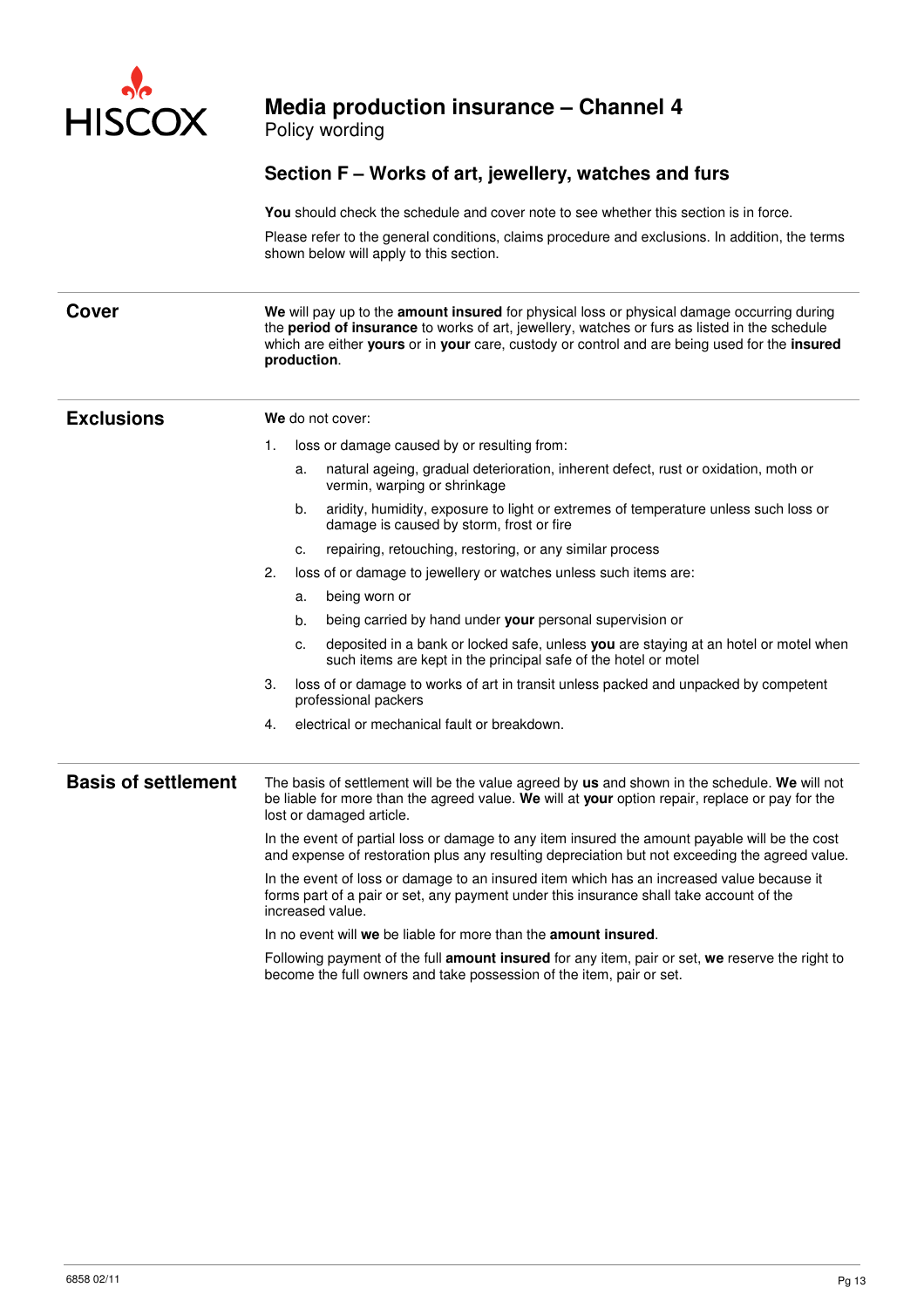

Policy wording

### **Section G – Production office, contents, cash and cheques**

You should check the schedule and cover note to see whether this section is in force.

Please refer to the general conditions, claims procedure and exclusions. In addition, the terms shown below will apply to this section.

### **1. Office contents**

**Cover We** will pay you up to the **amount insured** for physical loss or physical damage occurring during the **period of insurance** to the **contents** while within the **production office**, on location or in transit to or from a location.

| <b>Exclusions</b>          | We do not cover: |                                                                                                                                                                                                                                                                                                                                                                  |  |  |
|----------------------------|------------------|------------------------------------------------------------------------------------------------------------------------------------------------------------------------------------------------------------------------------------------------------------------------------------------------------------------------------------------------------------------|--|--|
|                            | 1.               | loss or damage caused by or resulting from:                                                                                                                                                                                                                                                                                                                      |  |  |
|                            |                  | wear and tear, natural ageing, gradual deterioration, inherent defect, rust or<br>a.<br>oxidation, moth or vermin, warping or shrinkage                                                                                                                                                                                                                          |  |  |
|                            |                  | aridity, humidity, exposure to light or extremes of temperature unless such loss or<br>b.<br>damage is caused by storm, frost or fire                                                                                                                                                                                                                            |  |  |
|                            |                  | repairing, cleaning, maintenance or any similar process<br>c.                                                                                                                                                                                                                                                                                                    |  |  |
|                            |                  | d.<br>theft unless violent means are used to gain entry or exit                                                                                                                                                                                                                                                                                                  |  |  |
|                            | 2.               | mysterious disappearance or unexplained loss, including theft by any employee or<br>sub-contractor of yours                                                                                                                                                                                                                                                      |  |  |
|                            | 3.               | loss discovered whilst taking inventory                                                                                                                                                                                                                                                                                                                          |  |  |
|                            | 4.               | electrical or mechanical fault or breakdown                                                                                                                                                                                                                                                                                                                      |  |  |
|                            | 5.               | loss of or damage to data from any cause whatsoever                                                                                                                                                                                                                                                                                                              |  |  |
|                            | 6.               | depreciation                                                                                                                                                                                                                                                                                                                                                     |  |  |
|                            | 7.               | consequential loss                                                                                                                                                                                                                                                                                                                                               |  |  |
|                            | 8.               | loss of money (see G - Money section)                                                                                                                                                                                                                                                                                                                            |  |  |
|                            | 9.               | loss due to forgery, deception or fraud                                                                                                                                                                                                                                                                                                                          |  |  |
|                            |                  | 10. rain, sleet, snow, frost, hail or wind to property stored outside.                                                                                                                                                                                                                                                                                           |  |  |
|                            |                  |                                                                                                                                                                                                                                                                                                                                                                  |  |  |
| <b>Basis of settlement</b> |                  | The amount we will pay in settlement of a claim will never be more than the amount insured.<br>The basis upon which your claim will be settled is as follows:                                                                                                                                                                                                    |  |  |
|                            |                  | For items which have been:                                                                                                                                                                                                                                                                                                                                       |  |  |
|                            | a.               | lost or destroyed, we will pay the replacement cost after an allowance for depreciation                                                                                                                                                                                                                                                                          |  |  |
|                            | b.               | damaged, we will pay the cost of repairing the damaged item to a condition substantially<br>the same as but not better or more extensive than its condition when new.                                                                                                                                                                                            |  |  |
|                            | 2.               | <b>Money</b>                                                                                                                                                                                                                                                                                                                                                     |  |  |
| Cover                      |                  | We will pay you up to the amount insured for physical loss or physical damage occurring<br>during the period of insurance to money designated for use on the insured production<br>whilst:                                                                                                                                                                       |  |  |
|                            | 1.               | win the <b>production office</b> , on location, in the personal custody of a director or partner or<br>of any employee authorised by you and being used or to be used specifically for the<br>purpose of purchasing property, items or services necessary for the production, or at any<br>banking premises during usual business hours until at the bank's risk |  |  |
|                            | 2.               | in the personal custody of a director or partner or of any employee authorised by you, or<br>within the home of a director or partner or of any employee authorised by you                                                                                                                                                                                       |  |  |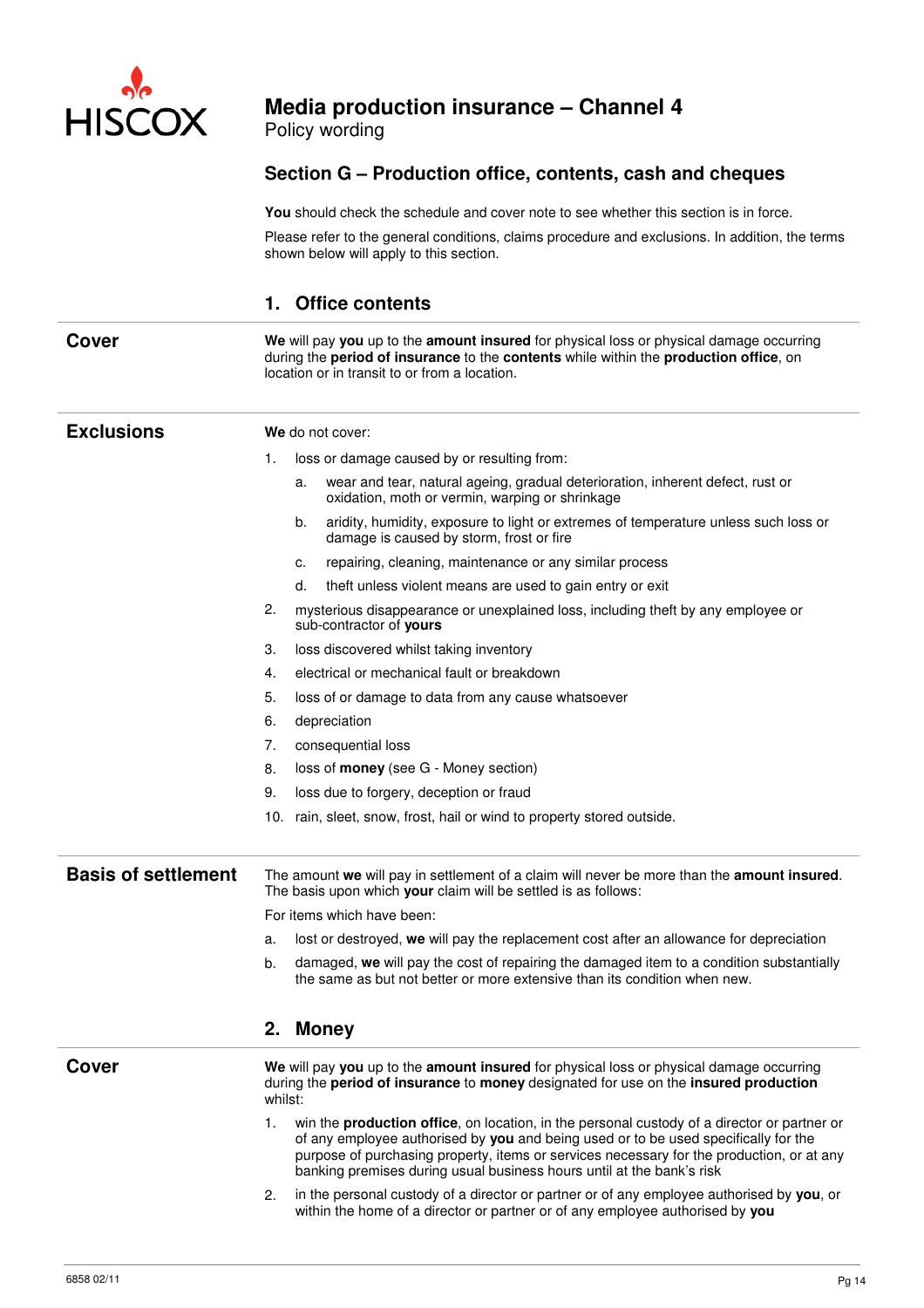

Policy wording

### **Section G – Production office, contents, cash and cheques**

- 3. in transit
- 4. in any safe, strongroom, vault or deposit box of any hotel

provided that with regard to situation 3 or situation 4, the loss or damage is due to robbery or attempt thereat.

| <b>Limits of liability</b> | 1. | Crossed cheques, crossed postal orders, crossed money orders,<br>stamped pension cards and National Savings certificates.                                                                                                                                                                                                                                                                                                                                                                                                                                                                                                                                                                                                                                                                         | £250,000   |
|----------------------------|----|---------------------------------------------------------------------------------------------------------------------------------------------------------------------------------------------------------------------------------------------------------------------------------------------------------------------------------------------------------------------------------------------------------------------------------------------------------------------------------------------------------------------------------------------------------------------------------------------------------------------------------------------------------------------------------------------------------------------------------------------------------------------------------------------------|------------|
|                            | 2. | Money other than as specified in 1 above:                                                                                                                                                                                                                                                                                                                                                                                                                                                                                                                                                                                                                                                                                                                                                         |            |
|                            |    | in the production office, on location, in the personal custody of a<br>a.<br>director or partner or of any employee authorised by you and being<br>used or to be used specifically for the purpose of purchasing<br>property, items or services necessary for the production, or at any<br>banking premises during usual business hours until at the bank's<br>risk                                                                                                                                                                                                                                                                                                                                                                                                                               | £10,000    |
|                            |    | b.<br>in the personal custody of a director or partner or of any employee<br>authorised by you, in any circumstance other than as set out in $2(a)$<br>above, or within the home of a director or partner or of any<br>employee authorised by you                                                                                                                                                                                                                                                                                                                                                                                                                                                                                                                                                 | £1,000     |
|                            |    | in transit<br>c.                                                                                                                                                                                                                                                                                                                                                                                                                                                                                                                                                                                                                                                                                                                                                                                  | £10,000    |
|                            |    | in any safe, strongroom, vault or deposit box of any hotel<br>d.                                                                                                                                                                                                                                                                                                                                                                                                                                                                                                                                                                                                                                                                                                                                  | £10,000    |
|                            |    | any other situation or location.<br>е.                                                                                                                                                                                                                                                                                                                                                                                                                                                                                                                                                                                                                                                                                                                                                            | £1,000     |
|                            | З. | Stamped or impressed National Insurance cards.                                                                                                                                                                                                                                                                                                                                                                                                                                                                                                                                                                                                                                                                                                                                                    | £1,000,000 |
|                            | 4. | Any postal franking machine, safe, strongroom or container or waistcoat<br>used for the carriage of money belonging to you or for which you are<br>responsible.                                                                                                                                                                                                                                                                                                                                                                                                                                                                                                                                                                                                                                   | £1,000,000 |
|                            |    | Unless otherwise agreed.                                                                                                                                                                                                                                                                                                                                                                                                                                                                                                                                                                                                                                                                                                                                                                          |            |
| <b>Exclusions</b>          |    | We do not cover loss or damage caused by or resulting from:                                                                                                                                                                                                                                                                                                                                                                                                                                                                                                                                                                                                                                                                                                                                       |            |
|                            | 1. | any fraudulent, dishonest or criminal act by an employee, director trustee or any other<br>authorised representative of yours whether acting alone or in collusion with others                                                                                                                                                                                                                                                                                                                                                                                                                                                                                                                                                                                                                    |            |
|                            | 2. | any transit of any money by unregistered post                                                                                                                                                                                                                                                                                                                                                                                                                                                                                                                                                                                                                                                                                                                                                     |            |
|                            | 3. | dishonoured cheques, errors, omissions or unexplained shortage                                                                                                                                                                                                                                                                                                                                                                                                                                                                                                                                                                                                                                                                                                                                    |            |
|                            | 4. | any safe or strongroom being opened by a key left in the <b>production office</b> out of<br>business hours                                                                                                                                                                                                                                                                                                                                                                                                                                                                                                                                                                                                                                                                                        |            |
|                            | 5. | loss of money occurring while the production office is closed for business or is left<br>unattended, unless they are kept in a locked safe with the keys removed. However up to<br>£500 may be kept in a cash box with the keys removed                                                                                                                                                                                                                                                                                                                                                                                                                                                                                                                                                           |            |
|                            | 6. | clerical or accounting error or omission or computer error or malfunction.                                                                                                                                                                                                                                                                                                                                                                                                                                                                                                                                                                                                                                                                                                                        |            |
| <b>Conditions</b>          |    | You must keep an accurate record of all money, including the names of all employees and the<br>amount of wages, salaries or other earnings paid to them. You must at all times allow us to<br>inspect such books and within one month from the expiry of the period of insurance shall, if<br>requested, supply us with an accurate statement of all money insured in transit during the<br>period of insurance. An accurate record must also be kept of all money kept in safes or<br>strongrooms in some place other than such safe or strongroom.<br>This insurance shall terminate immediately upon discovery by you of any fraudulent or<br>dishonest act on the part of an employee, without prejudice to the loss of any property being<br>conveyed by the employee outside your premises. |            |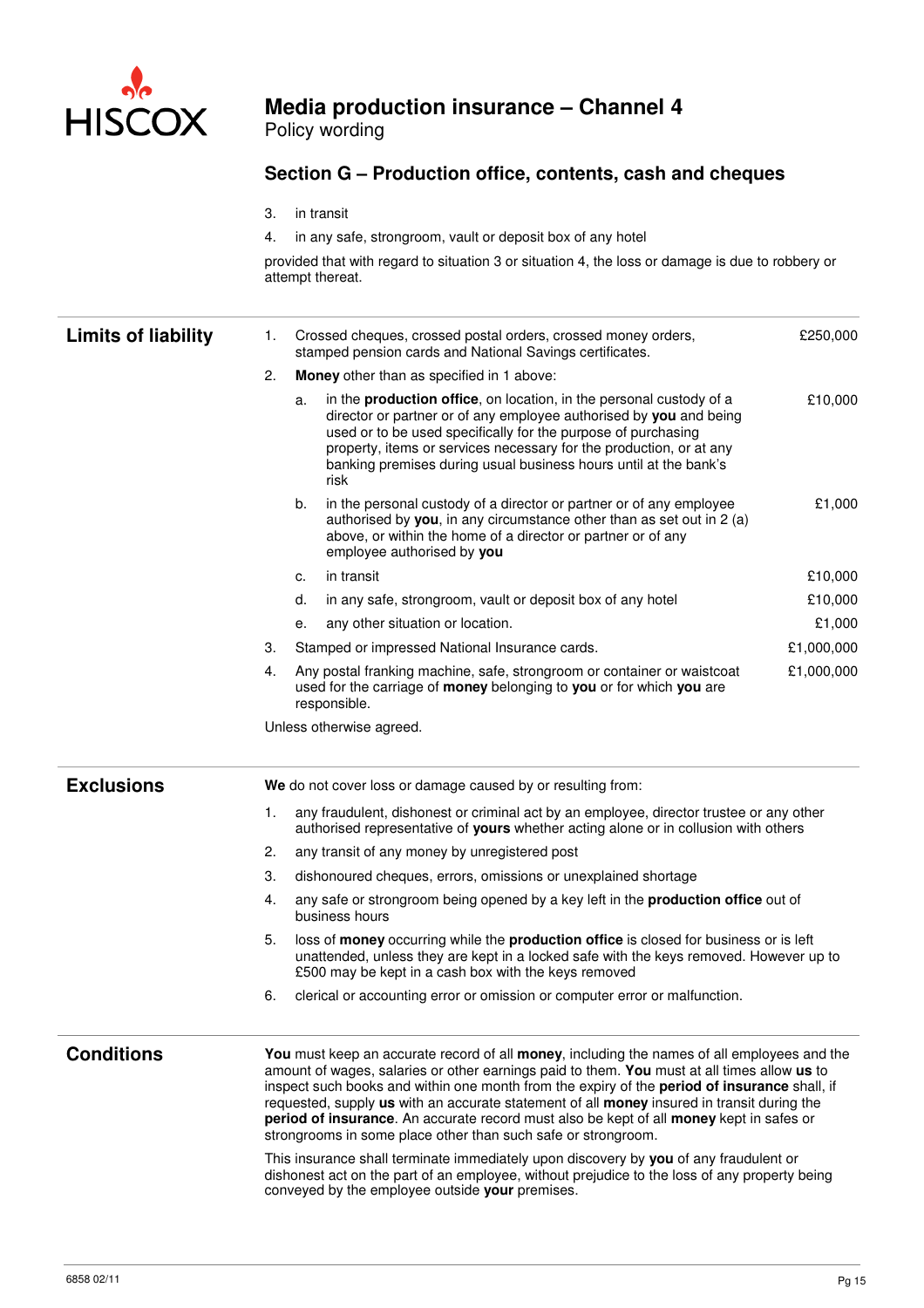

Policy wording

### **Section G – Production office, contents, cash and cheques**

### **3. Personal accident/assault**

**Cover** If during the **period of insurance** and in the course of working on the **insured production** in the United Kingdom any principal or employee of **yours** sustains **bodily injury** by assault with intent to steal **money**, **we** will pay to **you** or **your** principal or employee sustaining such injury or their legal personal representatives the benefit as shown below.

| Bodily injury resulting in:                                                                          | Benefit                                             |
|------------------------------------------------------------------------------------------------------|-----------------------------------------------------|
| Death                                                                                                | £10,000                                             |
| Loss of one or more limbs or eyes                                                                    | £10,000                                             |
| <b>Permanent incapacity other than by loss of limb or eye from</b><br>usual occupation               | £10,000                                             |
| Temporary incapacity from usual occupation for a maximum of<br>104 weeks not necessarily consecutive | £250 per week or weekly<br>salary whichever is less |
| Medical expenses                                                                                     | £1,000 any one insured<br>person                    |

**Exclusions Benefit will not be payable:** 

- 1. in respect of any person under 16 or over 70 years of age at the time of assault
- 2. unless death, loss or incapacity occurs within three calendar months of the date of assault
- 3. for **permanent incapacity** other than by **loss of limb** or **eye** from usual occupation except on proof to us that permanent and absolute disablement from engaging in gainful occupation has continued for a period of 104 weeks from the date of the assault and will continue for the remainder of the injured person's life
- 4. for **temporary incapacity** from usual occupation in respect of any one person for more than 104 weeks for any one assault or series of assaults occurring in any one **period of insurance**
- 5. for **temporary incapacity** from usual occupation until the total amount thereof is ascertained and agreed
- 6. under more than one of the above benefit headings in respect of any one person for the same assault except in respect of **permanent incapacity** and **temporary incapacity** and all sums paid in respect of **temporary incapacity** shall be deducted from any amount which becomes payable under death or **loss of limbs** or **eyes** in respect of such person for the same assault, **our** liability under this section being only for the balance.

**Conditions** Upon payment of a claim in respect of death, **loss of limbs** or **eyes** or **permanent incapacity** our liability under this section of the insurance shall cease in respect of the injured person for whom such payment is made.

> Upon the happening of any event giving rise, or likely to give rise, to a claim, the injured person shall receive treatment by a duly qualified and registered medical practitioner and continue to have such treatment for as long as may be necessary. **You** shall give notice in writing to **us** as soon as possible, but notice of death shall be given forthwith. The injured person or their legal representatives shall at **their** own expense forward such details as **we** may require with a written report from a duly qualified and registered medical practitioner as soon as practicable but in any event within one calendar month of the date of the assault, and shall provide all certification and additional information as **we** may reasonably require from time to time thereafter.

**We** shall be allowed, at **our** own expense, to have a medical examination of the injured person at all reasonable times or, in the event of death, to have a post-mortem examination of the body.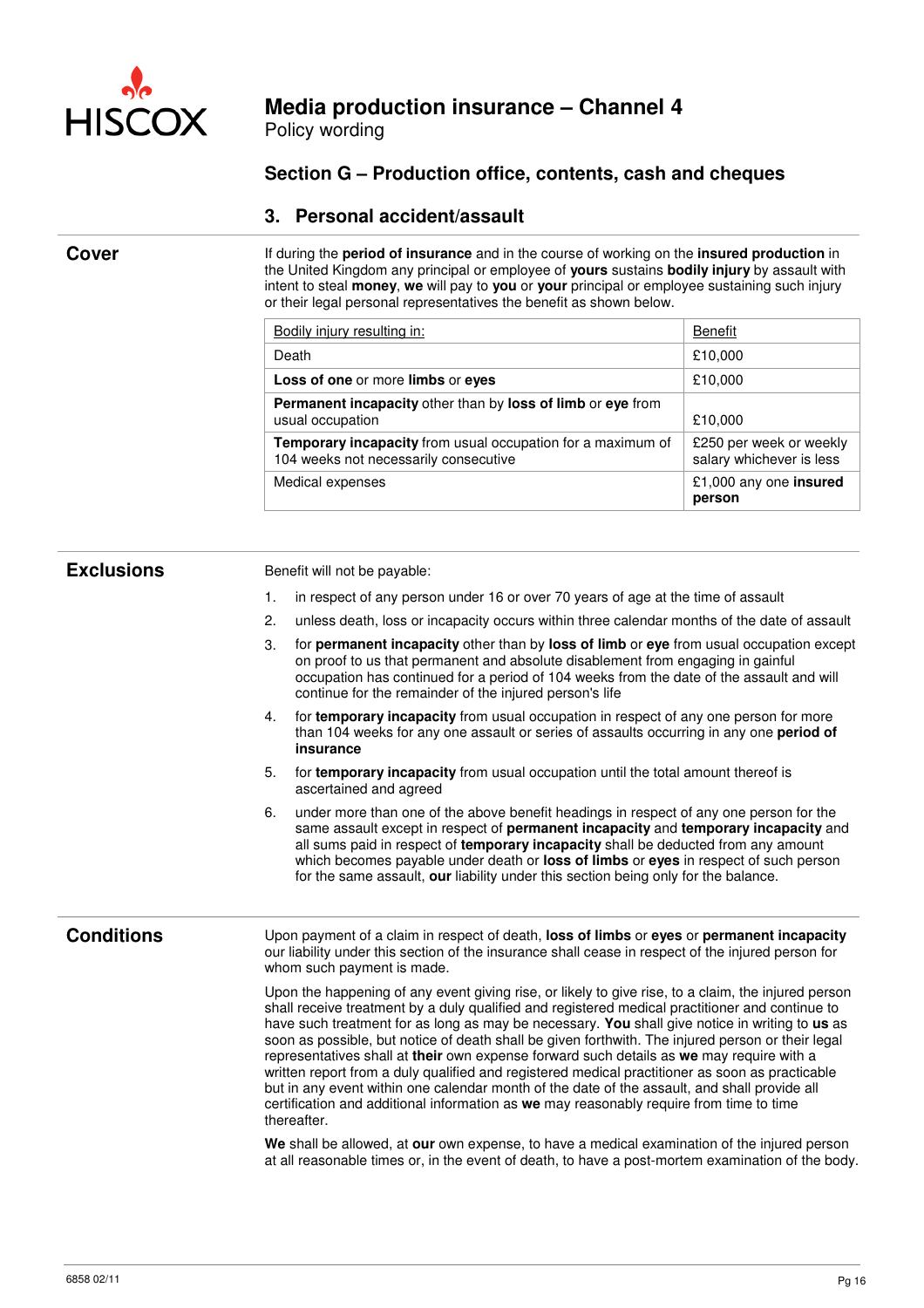

Policy wording

### **Section H – Third party property damage**

**You** should check the schedule and cover note to see whether this section is in force.

Please refer to the general conditions, claims procedure and exclusions. In addition, the terms shown below will apply to this section.

**Cover We** will indemnify you up to the **amount insured** for any amount which you may become legally liable to pay for physical damage to or loss of use of property of others caused by an **accident** occurring during the **period of insurance** while it is in **your** care, custody or control or being filmed or to be filmed in the **insured production**. **We** will also pay **your defence costs** within the **amount insured** shown on the schedule, provided that **our** total aggregate liability in respect of any award insured under this section and defence costs payable under this section will not exceed such amount insured shown on the schedule.

- **Exclusions** 1. **We** do not cover liability arising out of:
	- a. a deliberate or reckless act or omission by **you** or **your** agent or employee or at **your** or their direction
	- b. the failure by **you** or **your** agent or employee to provide proper care
	- c. loss of use or damage to premises rented by **you** and which are to be used for purposes other than filming
	- d. physical loss or physical damage to motor vehicles, trailers, aircraft or watercraft. This exclusion will not apply to aircraft or watercraft on which **you** are filming and responsibility for the operation, piloting, control or command of which is entirely outside **your** direction, instruction or influence and undertaken by an independent third party. In instances as set out in the preceding sentence such aircraft or watercraft will be considered to be filming locations or premises used for filming.
	- d. physical loss or physical damage to personal property or any hired or leased equipment other than loss of use.
	- 2. **We** do not cover any amount which **you** are legally liable to pay following any judgement or award given or made in any court in the USA or Canada.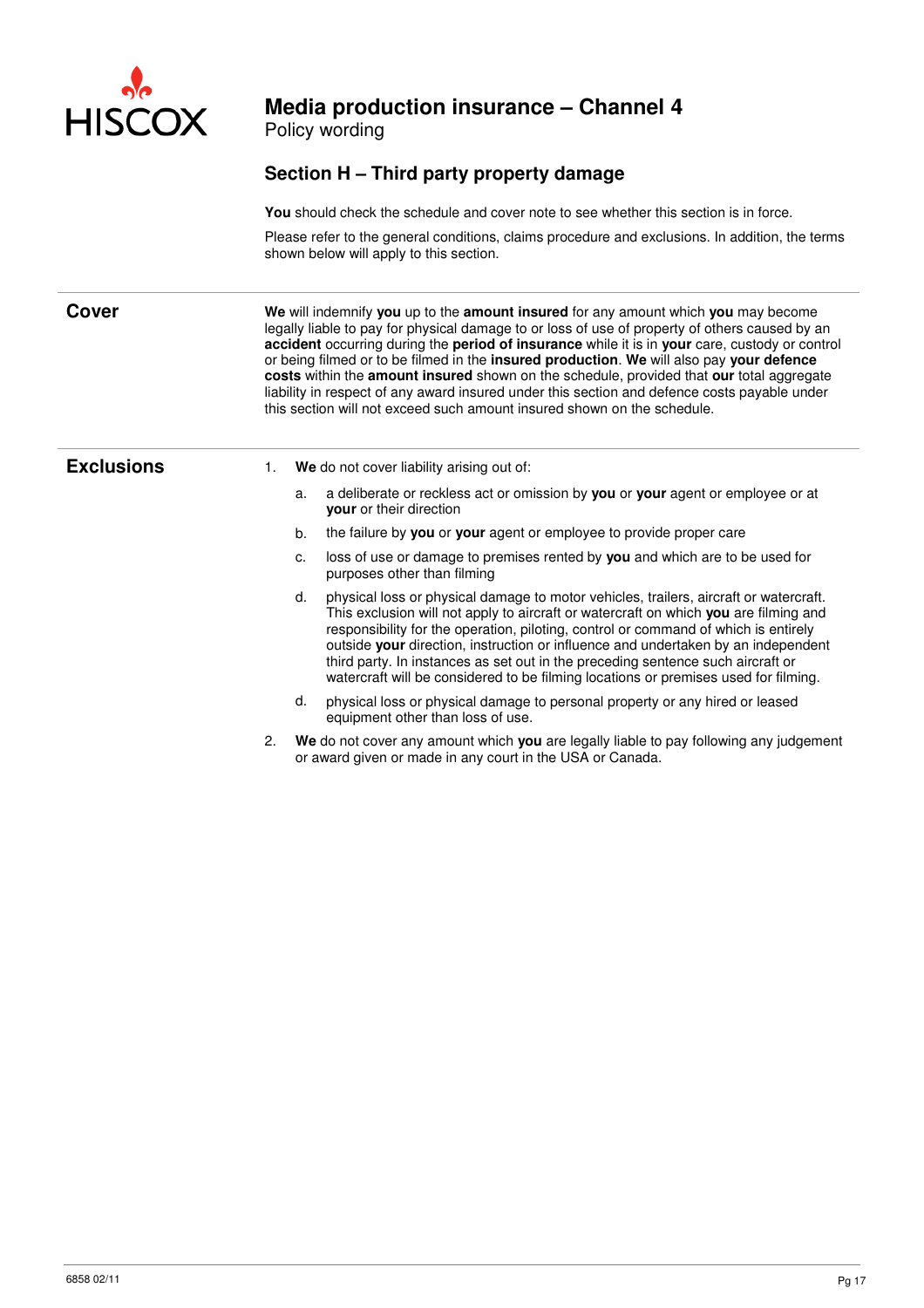

Policy wording

### **Section I – Employers' liability**

**You** should check the schedule and cover note to see whether this section is in force.

Please refer to the general conditions, claims procedure and exclusions. In addition, the terms shown below will apply to this section.

| <b>Cover</b>                                         | We will indemnify you up to the amount insured against any claim for damages which you<br>may become legally liable to pay for accidents occurring during the period of insurance<br>which cause bodily injury or disease to any person employed by you in connection with the<br>insured production and arising out of their employment on the insured production. We will<br>also pay your defence costs.                                                                                                                                                                                                                                                 |  |  |  |
|------------------------------------------------------|-------------------------------------------------------------------------------------------------------------------------------------------------------------------------------------------------------------------------------------------------------------------------------------------------------------------------------------------------------------------------------------------------------------------------------------------------------------------------------------------------------------------------------------------------------------------------------------------------------------------------------------------------------------|--|--|--|
| Employers' liability<br>compulsory insurance clause: | Additionally we agree to provide indemnity in accordance with the provisions of any law<br>relating to compulsory insurance of liability to employees in Great Britain, Northern Ireland, the<br>Isle of Man or the Channel Islands, but you must repay to us all sums paid by us which we<br>would not have been liable to pay under the terms of this insurance otherwise.                                                                                                                                                                                                                                                                                |  |  |  |
| <b>Exclusions</b>                                    | We do not cover liability arising out of:                                                                                                                                                                                                                                                                                                                                                                                                                                                                                                                                                                                                                   |  |  |  |
|                                                      | circumstances of which you were aware or ought objectively to have been aware before<br>1.<br>the period of insurance                                                                                                                                                                                                                                                                                                                                                                                                                                                                                                                                       |  |  |  |
|                                                      | any contract and which but for such contract would not otherwise have attached<br>2.                                                                                                                                                                                                                                                                                                                                                                                                                                                                                                                                                                        |  |  |  |
|                                                      | 3.<br>any goods or products designed, manufactured, constructed, altered, repaired, serviced,<br>treated, sold, supplied or distributed by you, other than the set or theatrical property used<br>for the insured production                                                                                                                                                                                                                                                                                                                                                                                                                                |  |  |  |
|                                                      | wrongful specification or professional advice given by you to a third party.<br>4.                                                                                                                                                                                                                                                                                                                                                                                                                                                                                                                                                                          |  |  |  |
|                                                      | We will not indemnify you for any amount which you are liable to pay following any<br>judgment or award given or made outside the courts of the European Union.                                                                                                                                                                                                                                                                                                                                                                                                                                                                                             |  |  |  |
| Civil justice reforms -<br>claims procedure          | The Civil Justice Reforms, introduced in April 1999, have changed the face of claims and in<br>particular have had a major impact on claims for personal injury compensation. The reforms<br>were introduced because it was felt that the claims process needed to be quicker and fairer for<br>all concerned.                                                                                                                                                                                                                                                                                                                                              |  |  |  |
|                                                      | There are 'Pre-Action Protocols' which set out timetables for the exchange of information<br>between the claimant's solicitors (representatives of the third party / employee) and the<br>defendant (the policyholder / their Insurers.) The Protocol has imposed duties on the parties<br>and if there is a breach of these duties, the offending party will be penalised by the way of cost<br>penalties. The major points are as follows:                                                                                                                                                                                                                |  |  |  |
|                                                      | The claimant's solicitors must set out their claim in a prescribed form, known as the 'Letter of<br>Claim'. This must be acknowledged by the Insurer in 21 days. If this is not done, the claimant's<br>solicitors are able to issue county court proceedings at their leisure, and there will be major<br>cost implications as a result. Therefore third party correspondence must be forwarded to Media<br>Insurance Brokers Ltd immediately.                                                                                                                                                                                                             |  |  |  |
|                                                      | Once the letter of claim is received, the Insurer has three months in which to investigate the<br>claim. After three months, they must provide a final decision in respect of liability. Again, if this<br>correspondence is not copied to Media Insurance Brokers Ltd immediately and your insurer is<br>unable to comment on liability before the three month period expires this may lead to further<br>adverse cost awards. If these awards would not have been granted but for your delay in<br>forwarding correspondence and other information requested by your insurer, then your insurer<br>may be entitled to recover those extra costs from you. |  |  |  |
|                                                      | A denial of liability must be accompanied with the relevant documentation requested by the<br>Insurer when they first investigate the claim. It is therefore imperative that the relevant<br>documents (for instance training documents, accident book entry etc) are obtained, and<br>provided promptly. It will be made clear in each claim which documents are required.                                                                                                                                                                                                                                                                                 |  |  |  |
|                                                      | If we can ensure that we fulfil the above rules on each and every claim, we can look to defend<br>the claims that should be defended and keep claim costs to a minimum.                                                                                                                                                                                                                                                                                                                                                                                                                                                                                     |  |  |  |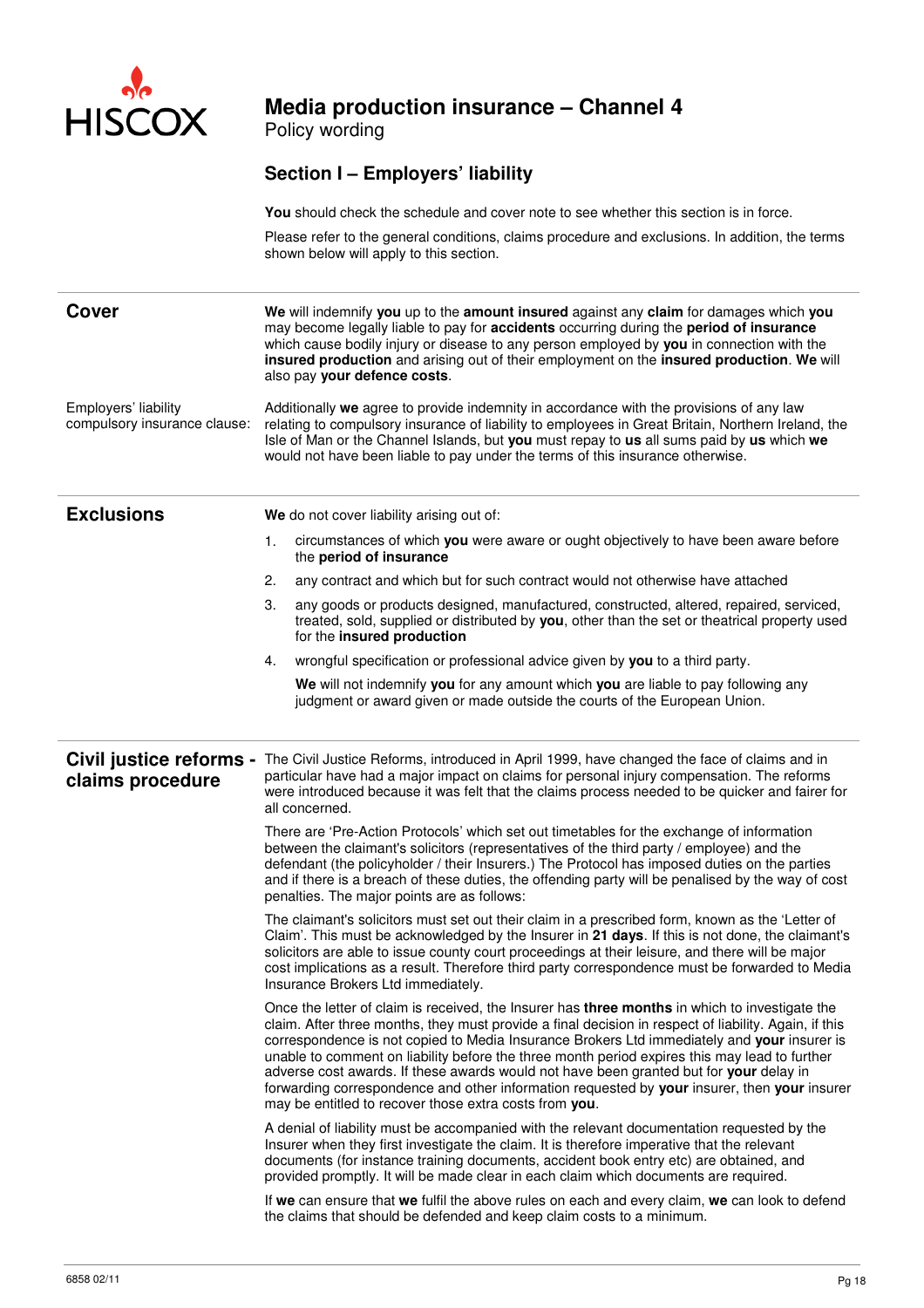

Policy wording

### **Section J – Public liability**

**You** should check the schedule and cover note to see whether this section is in force.

Please refer to the general conditions, claims procedure and exclusions. In addition, the terms shown below will apply to this section.

**Cover We** will indemnify **you** up to the **amount insured** against any **claim** for damages for which **you** may become legally liable to pay for **accidents** occurring during the **period of insurance** which cause bodily injury or disease or loss of or damage to property in connection with the **insured production. We** will also pay **your defence costs**.

**Exclusions We** do not cover liability arising out of:

- 1. any bodily injury or disease caused to any person employed by **you** in connection with the **insured production** and arising out of their employment on the **insured production**
- 2. loss of or damage to property owned by **you** or in **your** care, custody or control, other than personal property of employees, directors, partners or visitors
- 3. premises including fixtures and fittings owned or rented by **you**, unless the property is to be used for filming, or because liability arises only from **your** agreement to maintain insurance in force
- 4. bodily injury, disease or loss of or damage to property caused by any animal (except dogs which are not designated dangerous under the Dangerous Dogs Act 1991, cats or horses)
- 5. transmission of any communicable disease
- 6. circumstances of which **you** were aware or ought objectively to have been aware before the **period of insurance**
- 7. the ownership, possession or use by **you** or on **your** behalf of any land or buildings other than as specified above, any aircraft, watercraft unless under 30 feet long and used in inland or territorial waters, vessel or any mechanically propelled vehicle which requires insurance under the Road Traffic Act, or any equivalent act in any other territory
- 8. any contract and which but for such contract would not otherwise have attached
- 9. filming operations or constructing sets in the United States of America or Canada
- 10. any goods or products designed, manufactured, constructed, altered, repaired, serviced, treated, sold, supplied or distributed by **you**, other than the set or theatrical property used for the **insured production**
- 11. wrongful specification or professional advice by **you** to a third party.

 **We** do not cover any amount which **you** are legally liable to pay following any judgement or award given or made in any court in the USA or Canada.

### **Civil justice reforms claims procedure**  The Civil Justice Reforms, introduced in April 1999, have changed the face of claims and in particular have had a major impact on claims for personal injury compensation. The reforms were introduced because it was felt that the claims process needed to be quicker and fairer for all concerned.

There are 'Pre-Action Protocols' which set out timetables for the exchange of information between the claimant's solicitors (representatives of the third party / employee) and the defendant (the policyholder / their Insurers). The Protocol has imposed duties on the parties and if there is a breach of these duties, the offending party will be penalised by the way of cost penalties. The major points are as follows:

The claimant's solicitors must set out their claim in a prescribed form, known as the 'Letter of Claim'. This must be acknowledged by the insurer in **21 days**. If this is not done, the claimant's solicitors are able to issue county court proceedings at their leisure, and there will be major cost implications as a result. Therefore third party correspondence must be forwarded to Media Insurance Brokers Ltd immediately.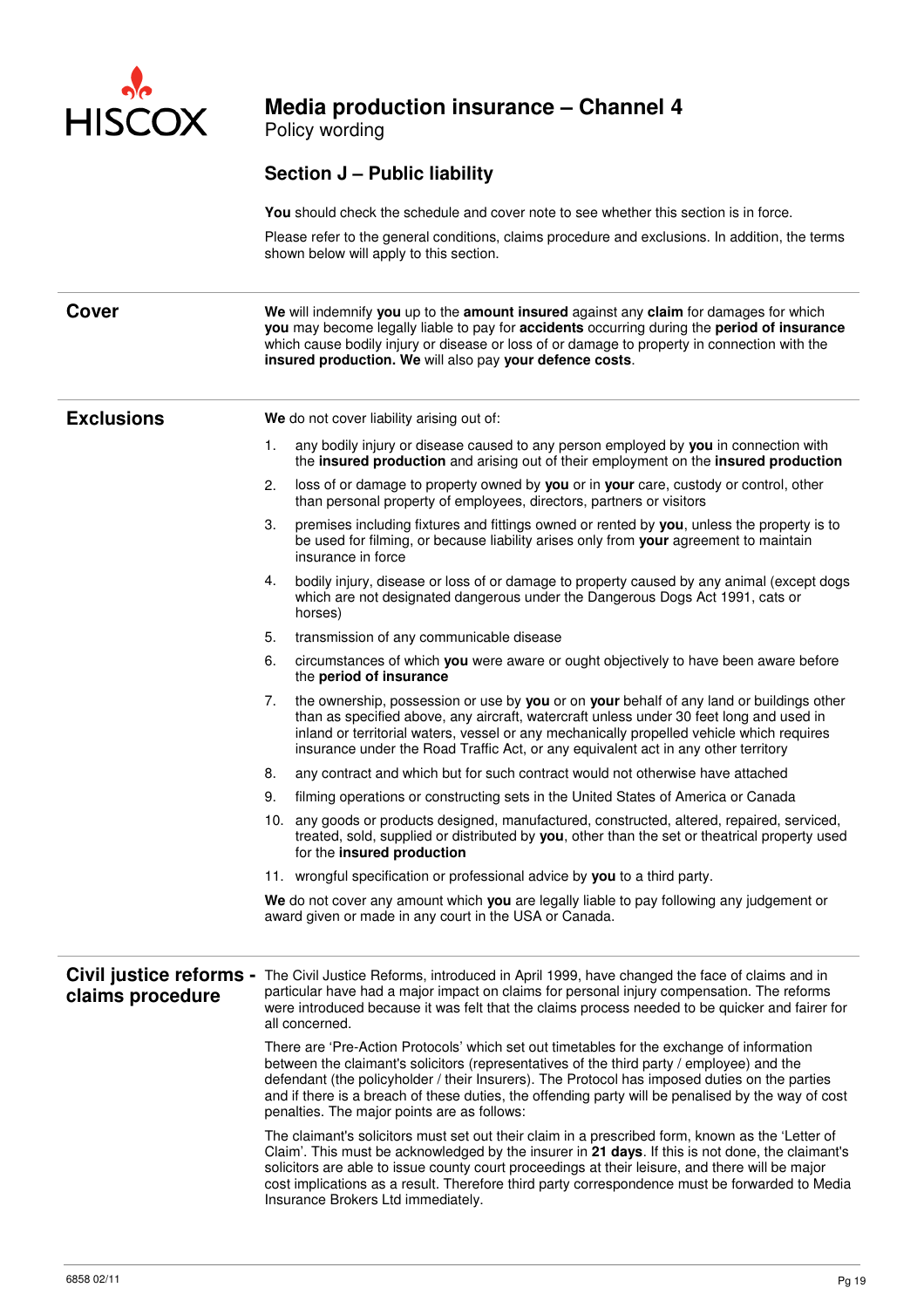

Policy wording

### **Section J – Public liability**

Once the letter of claim is received, the insurer has **three months** in which to investigate the claim. After three months, they must provide a final decision in respect of liability. Again, if this correspondence is not copied to Media Insurance Brokers Ltd immediately and **your** insurer is unable to comment on liability before the three month period expires this may lead to further adverse cost awards. If these awards would not have been granted but for **your** delay in forwarding correspondence and other information requested by **your** insurer, then **your** insurer may be entitled to recover those extra costs from **you**.

A denial of liability must be accompanied with the relevant documentation requested by the Insurer when they first investigate the claim. It is therefore imperative that the relevant documents (for instance training documents, accident book entry etc) are obtained, and provided promptly. It will be made clear in each claim which documents are required.

If **we** can ensure that **we** fulfil the above rules on each and every claim, **we** can look to defend the claims that should be defended and keep claim costs to a minimum.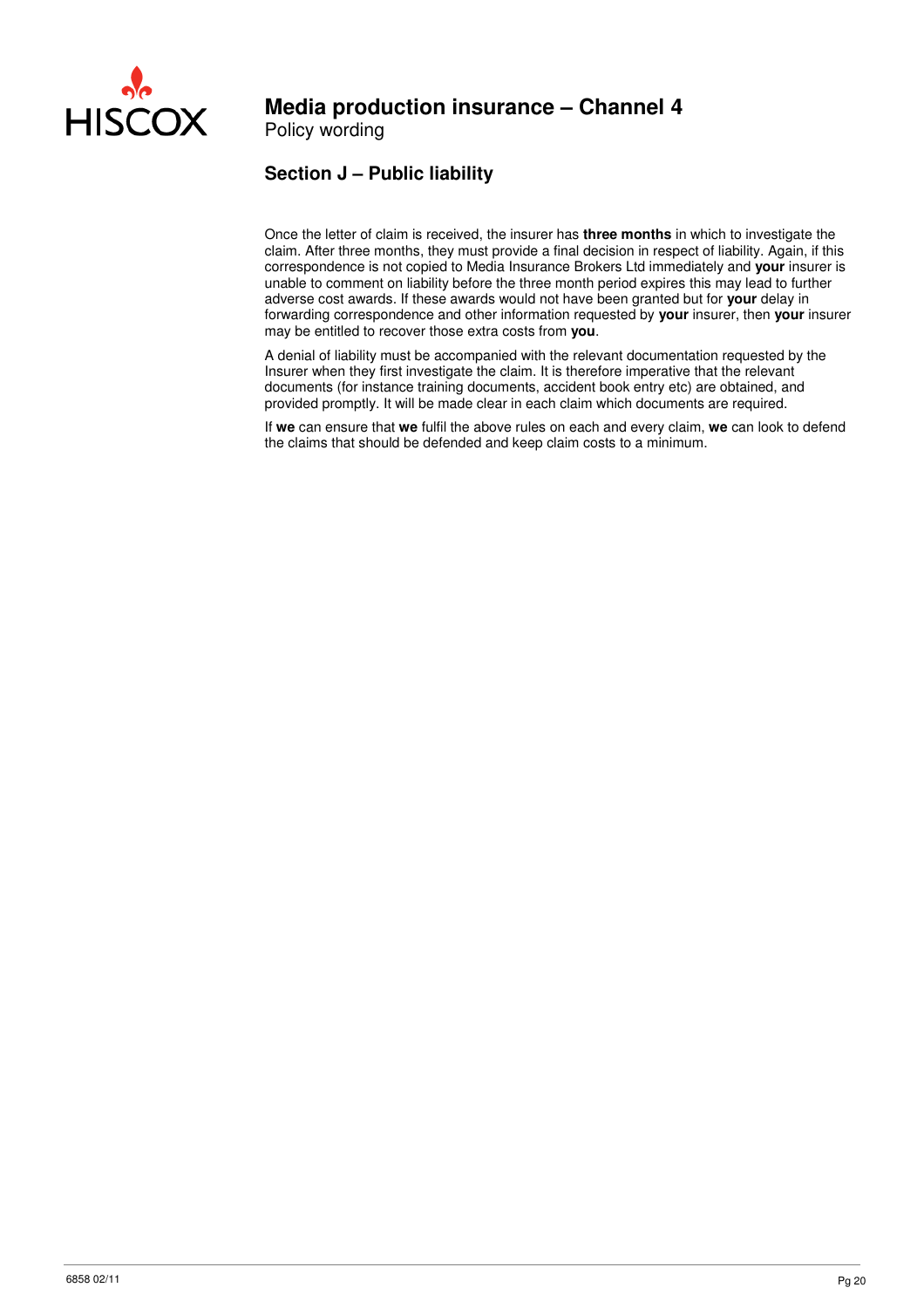

Policy wording

### **Section K – Contingent personal accident**

**You** should check the schedule and cover note to see whether this section is in force

Please refer to the general conditions, claims procedure and exclusions. In addition the terms shown below will apply to this section.

**Cover We** will pay **you** up to £300,000 if the **insured person** suffers **bodily injury** while actually working on the **insured production** in the **United Kingdom** which results in the **insured person's accidental** death or **permanent incapacity**.

> If the consequences of any **bodily injury** are aggravated by any pre-existing condition of the **insured person** which existed before the **bodily injury** occurred, the amount paid will be reduced to take account of any such condition. A pre-existing condition shall be any physical or mental condition, disability or infirmity for which the **insured person** sought or received medical treatment or consultation at any time prior to the inception of this insurance.

**Exclusions** We do not cover death or **bodily injury** directly or indirectly caused by or resulting from:

- 1. suicide or intentional self-injury
- 2. any emotional or psychiatric problems
- 3. a criminal act by the **insured person**
- 4. stunt work or any other hazardous activities
- 5. the **insured person** abusing or having abused, or being under the influence of alcohol, drugs or controlled substances, other than drugs legally and appropriately prescribed by a qualified medical practitioner and properly used by the **insured person**
- 6. Human Immune Deficiency Virus (HIV), Acquired Immune Deficiency Syndrome(AIDS), AIDS Related Complex (ARC) or any virus, complex or syndrome that is related to the foregoing or any sexually transmitted disease.

**Conditions We** will not be liable to pay any claim under this section unless all the requirements in the following conditions are complied with.

1. Medical care In the event of **bodily injury** the **insured person** must place himself or herself under the care of a duly qualified medical practitioner at the earliest opportunity. Any payment under this insurance will only be made in the event the **insured person** continues under medical supervision.

> All medical records, notes and correspondence relevant to a claim or a related pre-existing condition must be made available by the **insured person** on request to any medical adviser appointed by **us** or on **our** behalf, and such medical adviser or advisers will, for the purpose of reviewing the claim, be allowed to examine the **insured person** as often as may reasonably be considered necessary.

2. Notice and proof of loss Notice and written proof of loss must be given to **us** as soon as reasonably possible, and on no account later than 30 days after the date of the **bodily injury**, which results or may result in a claim under this insurance. Proof of loss shall consist of evidence of continuing medical care, the date of the **bodily injury** and the cause and extent of the **permanent incapacity**.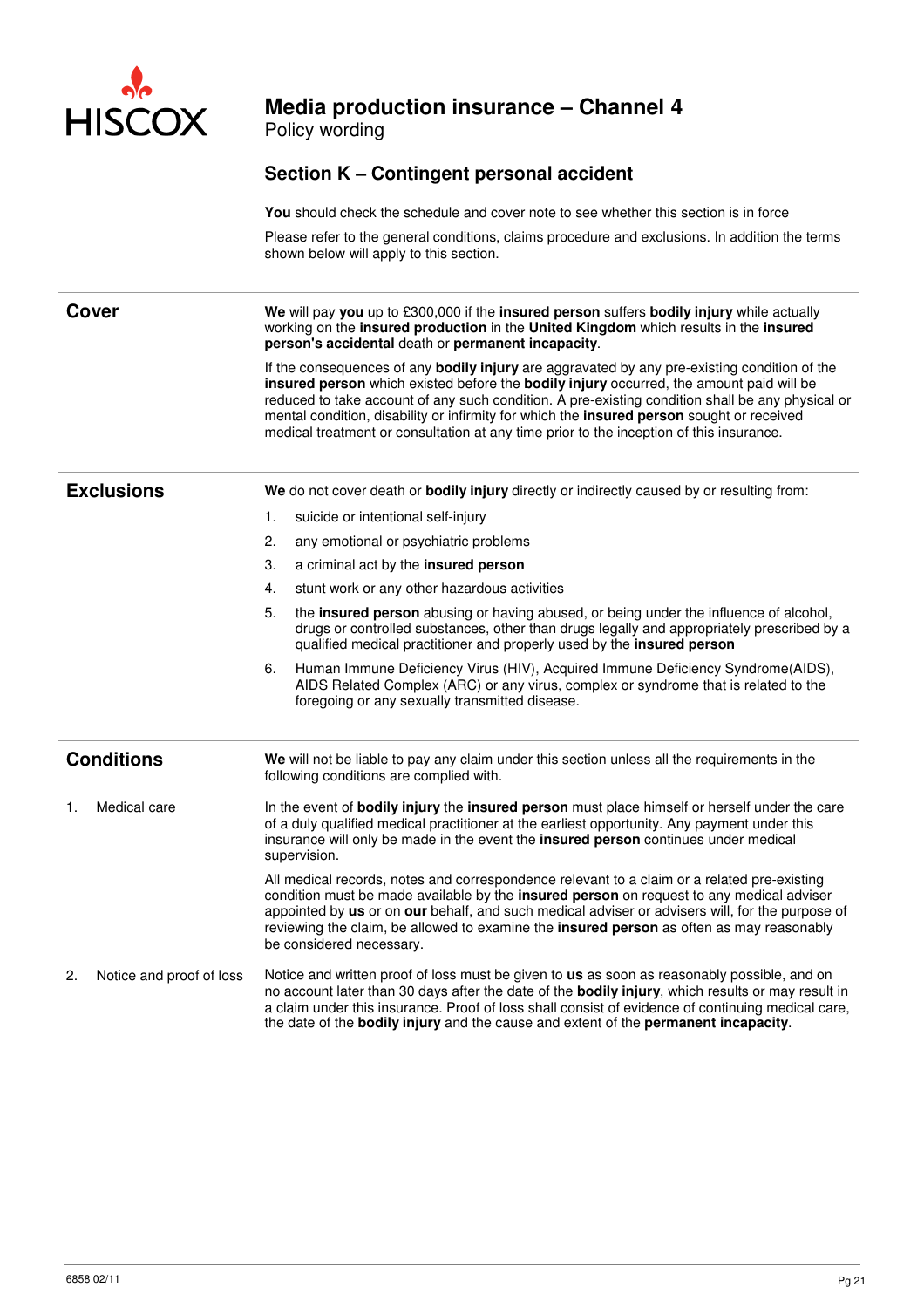

Policy wording

### **Section L - Film Union**

|                                          |          | <b>You</b> should check the schedule and cover note to see whether this section is in force.                                                                                                                                                                                                                                                                                                                      |  |  |  |  |  |  |
|------------------------------------------|----------|-------------------------------------------------------------------------------------------------------------------------------------------------------------------------------------------------------------------------------------------------------------------------------------------------------------------------------------------------------------------------------------------------------------------|--|--|--|--|--|--|
|                                          |          | Please refer to the general conditions, claims procedure and exclusions. In addition, the terms<br>shown below will apply to this section.                                                                                                                                                                                                                                                                        |  |  |  |  |  |  |
| <b>Cover</b>                             | earlier. | We will cover you up to the limits shown in this insurance for each insured person on each trip.<br>The cover starts at the time the insured person leaves their departure point in the United<br>Kingdom and ends at the time the insured person arrives back in the United Kingdom or at the<br>time the insured person's employment on the insured production ends, whichever is the                           |  |  |  |  |  |  |
| Personal accident<br>and illness         |          | We will pay you if the insured person suffers bodily injury or contracts an illness during a trip<br>which results in their accidental death, permanent incapacity, temporary incapacity or loss of<br>limb or eye.                                                                                                                                                                                               |  |  |  |  |  |  |
|                                          |          | We will also indemnify you against any payments made to the insured person in order to provide<br>similar cover to the National Insurance Benefit to which the insured person would have been<br>entitled had the accident or illness occurred in the United Kingdom.                                                                                                                                             |  |  |  |  |  |  |
|                                          |          | We will pay up to:                                                                                                                                                                                                                                                                                                                                                                                                |  |  |  |  |  |  |
|                                          | i.       | £300,000 for <b>accidental</b> death but no more than £2,500 if the <b>insured person</b> is under 16                                                                                                                                                                                                                                                                                                             |  |  |  |  |  |  |
|                                          | ii.      | £300,000 for permanent incapacity or loss of limb or eye                                                                                                                                                                                                                                                                                                                                                          |  |  |  |  |  |  |
|                                          | iii.     | £1,000 per week for temporary incapacity after the first seven days of incapacity have<br>elapsed, for up to fifty two weeks after the date of the <b>accident</b> or <b>illness</b> first becoming<br>apparent.                                                                                                                                                                                                  |  |  |  |  |  |  |
|                                          |          | The most we will pay in all will not exceed £300,000.                                                                                                                                                                                                                                                                                                                                                             |  |  |  |  |  |  |
|                                          |          | If the consequences of any <b>bodily injury</b> are aggravated by any pre-existing condition of the<br>insured person, the amount paid will be reduced to take account of that condition. A pre-existing<br>condition is any physical or mental condition, disability or infirmity for which the insured person<br>sought or received medical treatment or consultation at any time before the start of the trip. |  |  |  |  |  |  |
| Single conveyance<br>accumulation limit  |          | The maximum amount which we will pay under this, and any other personal accident insurance<br>issued by us in your name in respect of all insured persons in the same conveyance will be<br>£5,000,000. If a claim exceeds this single conveyance accumulation limit we will pay an<br>amount per person which is proportionately reduced until the total loss does not exceed this limit.                        |  |  |  |  |  |  |
| Medical and emergency<br>travel expenses |          | We will pay you up to £500,000 for the following necessary expenses incurred outside travel<br>expenses the United Kingdom if the insured person dies, is injured or becomes ill during a trip:                                                                                                                                                                                                                   |  |  |  |  |  |  |
|                                          | a.       | expenses for emergency medical, surgical or hospital treatment including compulsory<br>quarantine and emergency dental treatment. This also includes qualified attendants and<br>repatriation to the United Kingdom by the most suitable means if this is certified necessary<br>by a qualified medical practitioner                                                                                              |  |  |  |  |  |  |
|                                          | b.       | reasonable additional travel and accommodation expenses the insured person incurs on<br>medical advice, including travel expenses to return the insured person home if they are<br>unable to complete the trip as originally planned                                                                                                                                                                              |  |  |  |  |  |  |
|                                          | c.       | reasonable travel and accommodation expenses of a relative or friend who is required on<br>medical advice to join the insured person, remain with them or accompany the named<br>person home                                                                                                                                                                                                                      |  |  |  |  |  |  |
|                                          | d.       | funeral expenses abroad or the cost of transporting the insured person remains to the<br><b>United Kingdom</b>                                                                                                                                                                                                                                                                                                    |  |  |  |  |  |  |
|                                          |          | The following additional exclusions apply to 'Medical and emergency travel expenses'.                                                                                                                                                                                                                                                                                                                             |  |  |  |  |  |  |
|                                          |          | We will not pay for:                                                                                                                                                                                                                                                                                                                                                                                              |  |  |  |  |  |  |
|                                          | a.       | the cost of continuing medication which the insured person had been taking before the<br>start of the trip                                                                                                                                                                                                                                                                                                        |  |  |  |  |  |  |
|                                          | b.       | any treatment carried out more than 12 months after the date during the trip when the<br><b>insured person</b> was injured or first became ill.                                                                                                                                                                                                                                                                   |  |  |  |  |  |  |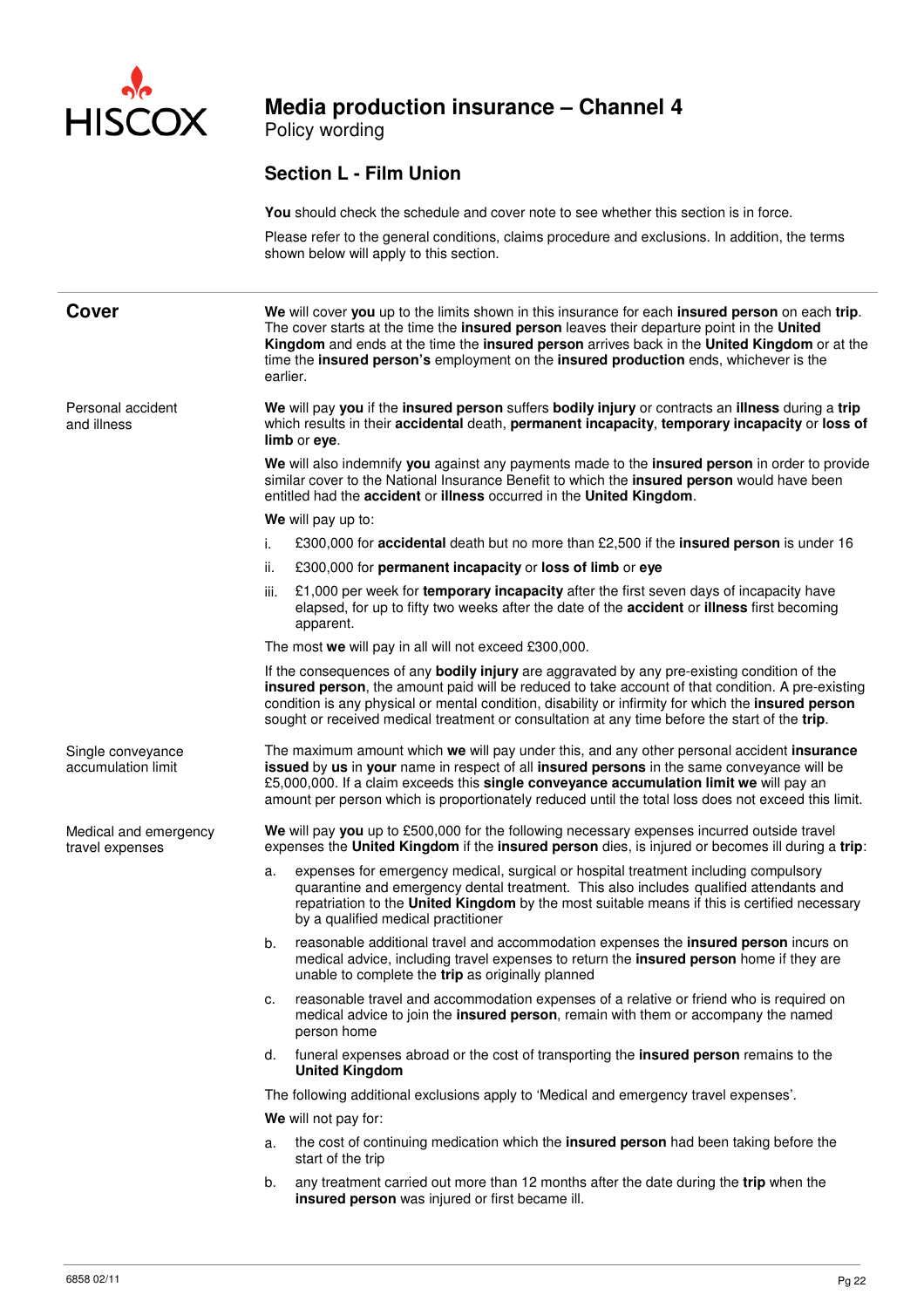

Policy wording

### **Section L - Film Union**

| Contingent medical<br>expenses in the UK            |                                                                                                                                                                                                                                                                                                                                                                                                                                                                                                          | We will pay you up to £5,000 in respect of ongoing medical expenses necessarily incurred<br>upon return to the United Kingdom following injury or illness first occurring outside the United<br>Kingdom and insured under this Section of the policy.                                                                                                                                                                                                                                                                                                                                                                                                  |  |  |  |  |  |
|-----------------------------------------------------|----------------------------------------------------------------------------------------------------------------------------------------------------------------------------------------------------------------------------------------------------------------------------------------------------------------------------------------------------------------------------------------------------------------------------------------------------------------------------------------------------------|--------------------------------------------------------------------------------------------------------------------------------------------------------------------------------------------------------------------------------------------------------------------------------------------------------------------------------------------------------------------------------------------------------------------------------------------------------------------------------------------------------------------------------------------------------------------------------------------------------------------------------------------------------|--|--|--|--|--|
|                                                     |                                                                                                                                                                                                                                                                                                                                                                                                                                                                                                          | The amount payable under this sub-section shall not exceed £250 in respect of expenses for<br>physiotherapy.                                                                                                                                                                                                                                                                                                                                                                                                                                                                                                                                           |  |  |  |  |  |
|                                                     |                                                                                                                                                                                                                                                                                                                                                                                                                                                                                                          | A 10% co-insurance contribution shall apply in respect of all payments under this sub-section<br>subject to a minimum contribution of £25.                                                                                                                                                                                                                                                                                                                                                                                                                                                                                                             |  |  |  |  |  |
| Confidential contingency                            |                                                                                                                                                                                                                                                                                                                                                                                                                                                                                                          | We will pay you up to £50,000 for the direct financial loss suffered by you directly resulting<br>from the interruption to or the failure to complete the insured production due solely to the<br>death of the insured person during the period of insurance.                                                                                                                                                                                                                                                                                                                                                                                          |  |  |  |  |  |
|                                                     |                                                                                                                                                                                                                                                                                                                                                                                                                                                                                                          | You warrant that you have made all reasonable enquires to establish that the insured person<br>does not suffer any physical impairment, mental impairment or medical condition which may<br>increase the risk of non performance of the insured production, and that you have disclosed<br>to us all such information known by you. You must immediately disclose to us all further<br>information which comes to your attention at any time either before or after the inception of<br>this insurance which does or may indicate the existence of any such impairment or medical<br>condition. You must not disclose the existence of this insurance. |  |  |  |  |  |
| Personal baggage                                    | We will pay you up to £1,500 in respect of loss of or damage to baggage and personal effects<br>owned by the insured person or for which they are responsible and £200 in respect loss of<br>the insured person's personal cash or personal cheques occurring during a trip.                                                                                                                                                                                                                             |                                                                                                                                                                                                                                                                                                                                                                                                                                                                                                                                                                                                                                                        |  |  |  |  |  |
|                                                     |                                                                                                                                                                                                                                                                                                                                                                                                                                                                                                          | We will pay claims based on the cost price of comparable new articles less an appropriate<br>allowance for age and condition.                                                                                                                                                                                                                                                                                                                                                                                                                                                                                                                          |  |  |  |  |  |
|                                                     | The most we will pay for any one item is £350.                                                                                                                                                                                                                                                                                                                                                                                                                                                           |                                                                                                                                                                                                                                                                                                                                                                                                                                                                                                                                                                                                                                                        |  |  |  |  |  |
| Delayed baggage                                     | We will pay up to £250 in all in respect of the cost of purchasing emergency replacement<br>clothing, toiletries and other necessary items if on arrival at the insured person's outward<br>destination they are deprived of their baggage for more than 12 hours because of temporary<br>loss or misdirection by the carrier. The amount paid for delayed baggage will be deducted from<br>the total baggage claim becoming payable under this Section if the baggage proves to be<br>permanently lost. |                                                                                                                                                                                                                                                                                                                                                                                                                                                                                                                                                                                                                                                        |  |  |  |  |  |
|                                                     |                                                                                                                                                                                                                                                                                                                                                                                                                                                                                                          | The following additional exclusions apply to personal and delayed baggage:                                                                                                                                                                                                                                                                                                                                                                                                                                                                                                                                                                             |  |  |  |  |  |
|                                                     |                                                                                                                                                                                                                                                                                                                                                                                                                                                                                                          | We will not pay for:                                                                                                                                                                                                                                                                                                                                                                                                                                                                                                                                                                                                                                   |  |  |  |  |  |
|                                                     | i.                                                                                                                                                                                                                                                                                                                                                                                                                                                                                                       | damage due to wear and tear or gradual deterioration                                                                                                                                                                                                                                                                                                                                                                                                                                                                                                                                                                                                   |  |  |  |  |  |
|                                                     | ii.                                                                                                                                                                                                                                                                                                                                                                                                                                                                                                      | loss of or damage to jewellery or watches unless such items are:                                                                                                                                                                                                                                                                                                                                                                                                                                                                                                                                                                                       |  |  |  |  |  |
|                                                     |                                                                                                                                                                                                                                                                                                                                                                                                                                                                                                          | being worn by the insured person<br>a.                                                                                                                                                                                                                                                                                                                                                                                                                                                                                                                                                                                                                 |  |  |  |  |  |
|                                                     |                                                                                                                                                                                                                                                                                                                                                                                                                                                                                                          | being carried by hand under the personal supervision of the insured person, or<br>b.                                                                                                                                                                                                                                                                                                                                                                                                                                                                                                                                                                   |  |  |  |  |  |
|                                                     |                                                                                                                                                                                                                                                                                                                                                                                                                                                                                                          | while the insured person is staying at a hotel or motel, kept in the principal safe of<br>c.<br>the hotel or motel                                                                                                                                                                                                                                                                                                                                                                                                                                                                                                                                     |  |  |  |  |  |
|                                                     | iii.                                                                                                                                                                                                                                                                                                                                                                                                                                                                                                     | losses due to theft which are not reported to the police within 24 hours of discovery (and<br>for credit cards to the issuer of the card)                                                                                                                                                                                                                                                                                                                                                                                                                                                                                                              |  |  |  |  |  |
|                                                     | iv.                                                                                                                                                                                                                                                                                                                                                                                                                                                                                                      | depreciation in value; shortage caused by error or omission                                                                                                                                                                                                                                                                                                                                                                                                                                                                                                                                                                                            |  |  |  |  |  |
| Replacement of personnel<br>sent abroad on business | We will pay you up to £2,500 in respect of the cost of replacing an insured person sent to<br>work abroad where such replacement is necessary following the death or incapacity of the<br>insured person.                                                                                                                                                                                                                                                                                                |                                                                                                                                                                                                                                                                                                                                                                                                                                                                                                                                                                                                                                                        |  |  |  |  |  |
| Hijack                                              | If in the course of a trip the transport on which the insured person is traveling on is hijacked<br>we will pay:                                                                                                                                                                                                                                                                                                                                                                                         |                                                                                                                                                                                                                                                                                                                                                                                                                                                                                                                                                                                                                                                        |  |  |  |  |  |
|                                                     | a.                                                                                                                                                                                                                                                                                                                                                                                                                                                                                                       | an allowance of £50 per day on which the insured person is detained by hijackers                                                                                                                                                                                                                                                                                                                                                                                                                                                                                                                                                                       |  |  |  |  |  |
|                                                     | b.                                                                                                                                                                                                                                                                                                                                                                                                                                                                                                       | the additional cost of travel and accommodation expenses necessarily incurred as a<br>direct result of the insured person being hijacked.                                                                                                                                                                                                                                                                                                                                                                                                                                                                                                              |  |  |  |  |  |
|                                                     |                                                                                                                                                                                                                                                                                                                                                                                                                                                                                                          | The most we will pay in all during the trip is £5,000 for each insured person.                                                                                                                                                                                                                                                                                                                                                                                                                                                                                                                                                                         |  |  |  |  |  |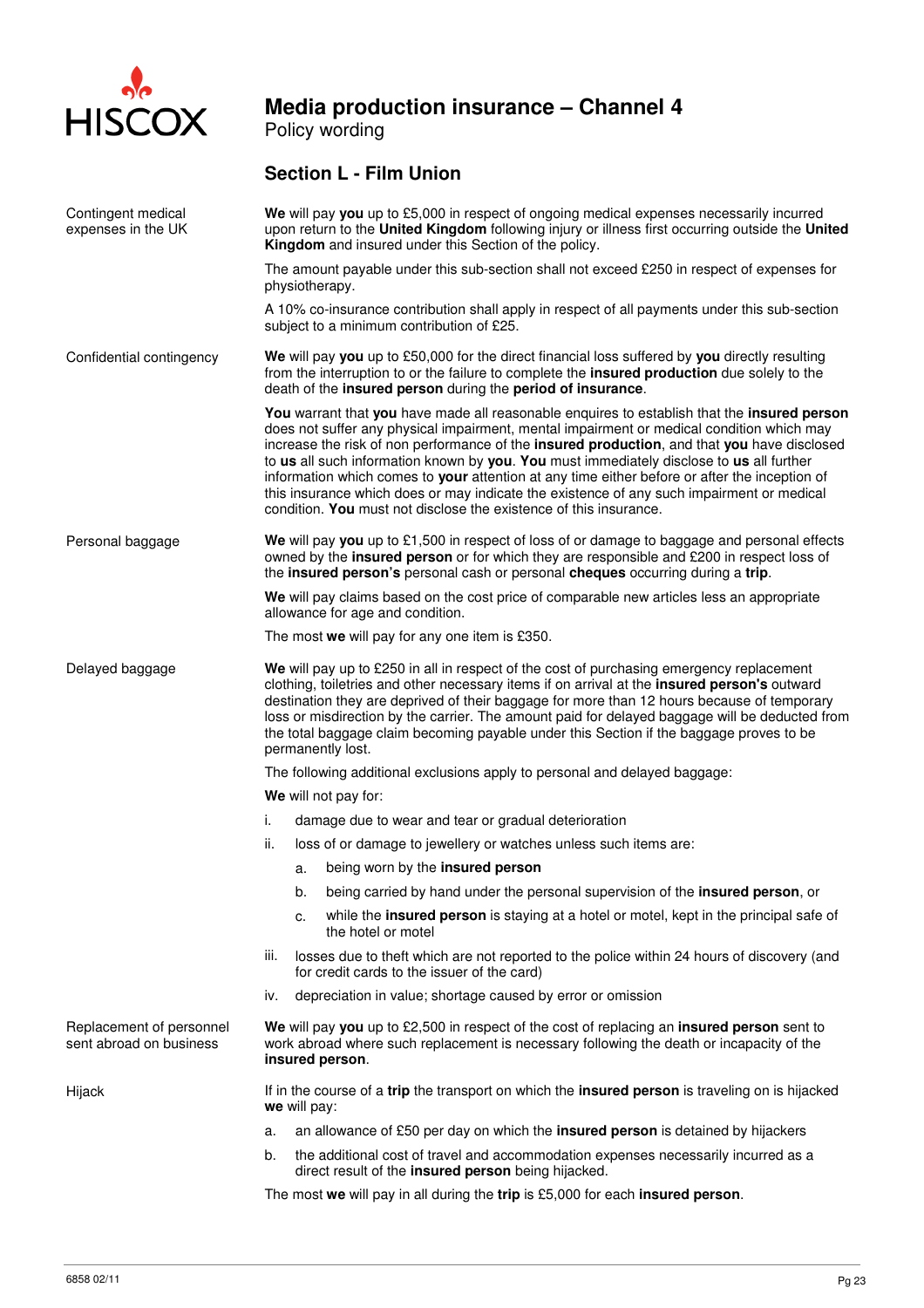

Policy wording

### **Section L - Film Union**

### **General condition**

Medical attention **We** shall not be liable to pay any claim for 'Medical expenses' or 'Personal accident' unless the **insured person** places himself or herself under the care of a qualified medical practitioner at the earliest opportunity following injury or illness. Any payments under this section will only be made if the **insured person** continues under medical supervision. The **insured person** must make available all medical records, notes and correspondence relevant to a claim or a related pre-existing condition on request to any medical adviser appointed by **us** or on **our** behalf, and such medical adviser will, for the purpose of reviewing the claim, be allowed to examine the **insured person** as often as may reasonably be considered necessary.

| <b>General exclusions</b> | These exclusions apply to the whole of section L. |                                |          |                                                                                                                                                                                                                                                                 |
|---------------------------|---------------------------------------------------|--------------------------------|----------|-----------------------------------------------------------------------------------------------------------------------------------------------------------------------------------------------------------------------------------------------------------------|
|                           | 1.                                                | We do not cover any trip which |          |                                                                                                                                                                                                                                                                 |
|                           |                                                   | i.                             |          | is booked or begins:                                                                                                                                                                                                                                            |
|                           |                                                   |                                | a.       | while the <b>insured person</b> is recovering from a serious injury or illness                                                                                                                                                                                  |
|                           |                                                   |                                | b.       | when the insured person has been advised not to travel on medical grounds                                                                                                                                                                                       |
|                           |                                                   |                                | c.       | after the insured person has received a terminal prognosis                                                                                                                                                                                                      |
|                           |                                                   | ii.                            |          | is for the purpose of obtaining medical treatment                                                                                                                                                                                                               |
|                           | 2.                                                |                                |          | We will not be liable for any claim:                                                                                                                                                                                                                            |
|                           |                                                   | i.                             |          | arising out of a medical condition which the <b>insured person</b> knew about at the time<br>the trip was booked, unless the condition is normally stable and under control                                                                                     |
|                           |                                                   | ii.                            |          | arising out of a set of circumstances which the insured person knew about at the<br>time the trip was booked unless the circumstances could not reasonably have been<br>expected to result in a claim                                                           |
|                           |                                                   | iii.                           |          | resulting from the <b>insured person's</b> participation in:                                                                                                                                                                                                    |
|                           |                                                   |                                | a.       | potholing, caving, hang-gliding, parachuting, parascending, paragliding,<br>mountaineering or rock-climbing which normally requires the use of ropes or<br>guides, scuba diving, any kind of race or endurance test                                             |
|                           |                                                   |                                | b.       | flying as a pilot                                                                                                                                                                                                                                               |
|                           |                                                   |                                | c.       | any other dangerous or hazardous activity                                                                                                                                                                                                                       |
|                           |                                                   | iv.                            |          | resulting from:                                                                                                                                                                                                                                                 |
|                           |                                                   |                                | a.       | any emotional or psychiatric problems                                                                                                                                                                                                                           |
|                           |                                                   |                                | b.       | the insured person abusing or having abused or being under the influence of<br>alcohol, drugs or controlled substances, other than drugs legally and<br>appropriately prescribed by a qualified medical practitioner and properly used<br>by the insured person |
|                           |                                                   |                                | c.       | the insured person's suicide or intentional self-injury or deliberate exposure to<br>unnecessary danger (except in an attempt to save human life)                                                                                                               |
|                           |                                                   |                                | d.       | any criminal act by the named person                                                                                                                                                                                                                            |
|                           |                                                   | ۷.                             | delivery | arising out of pregnancy or childbirth within three months of the estimated date of                                                                                                                                                                             |
|                           |                                                   | vi.                            |          | arising out of or directly or indirectly contributed to by Human Immunodeficiency<br>Virus (HIV), Acquired Immune Deficiency Syndrome (AIDS), AIDS Related Complex<br>(ARC) or any related virus, complex or syndrome or any sexually transmitted<br>disease.   |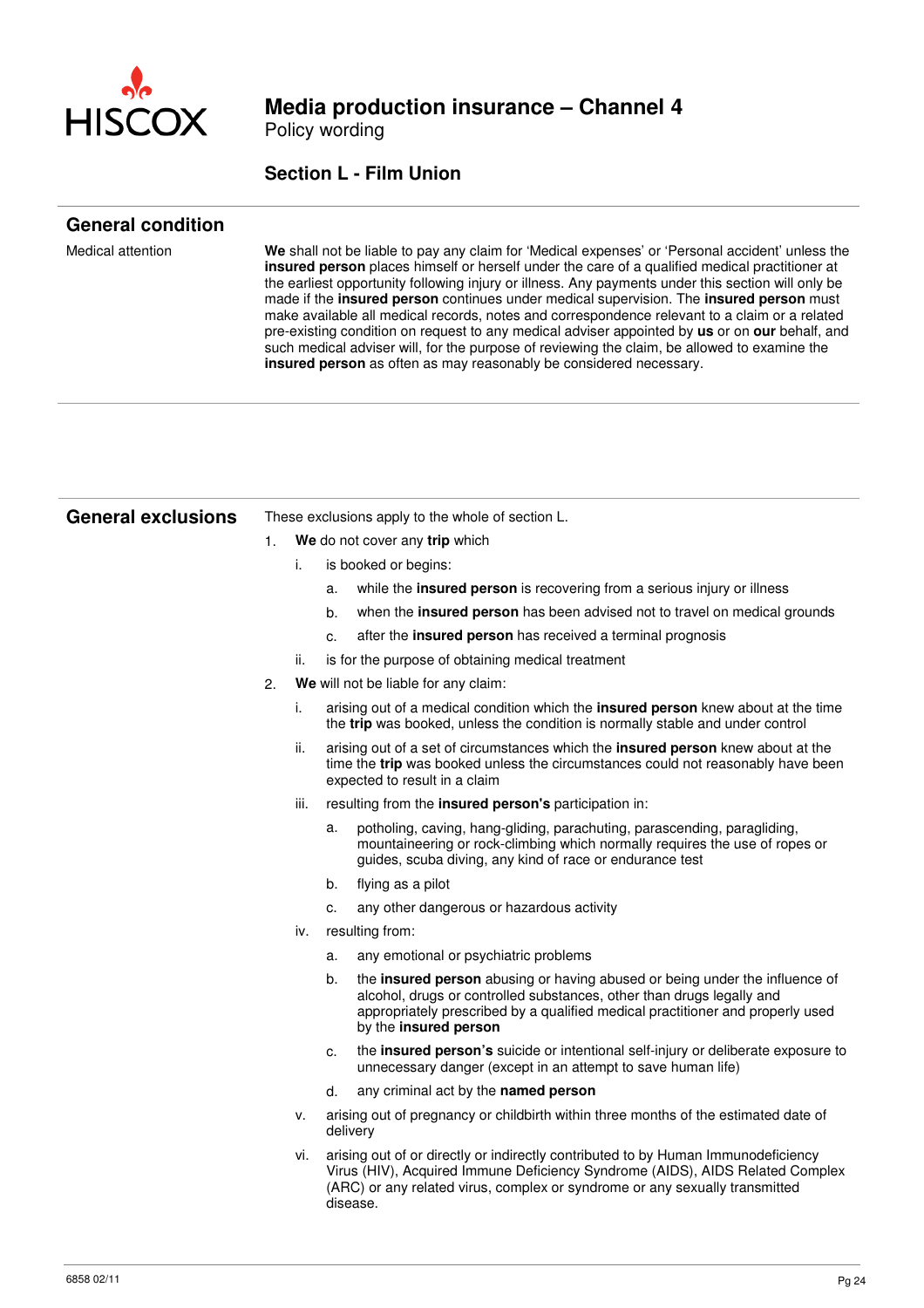

Policy wording

### **Section L - Film Union**

- 3. **We** do not cover anyone under 9 years old or over 65 at the start of the **trip**.
- 4. In respect of Section L general exclusion 5 of this insurance is deleted and replaced as follows:

**We** do not cover any claim caused by or resulting from:

war, whether declared or not, hostilities or any act of war

- i. between the United States of America, China, France, Great Britain, any member state of the Commonwealth of Independent States, or
- ii. in Europe involving any of the above countries (other than purely peacekeeping activities by or on behalf of the United Nations)

unless the **insured person** is actually traveling when war breaks out or hostilities commence or an act of war first occurs, but cover is limited to a maximum of seven days from the declaration of war or from the start of such hostilities or acts.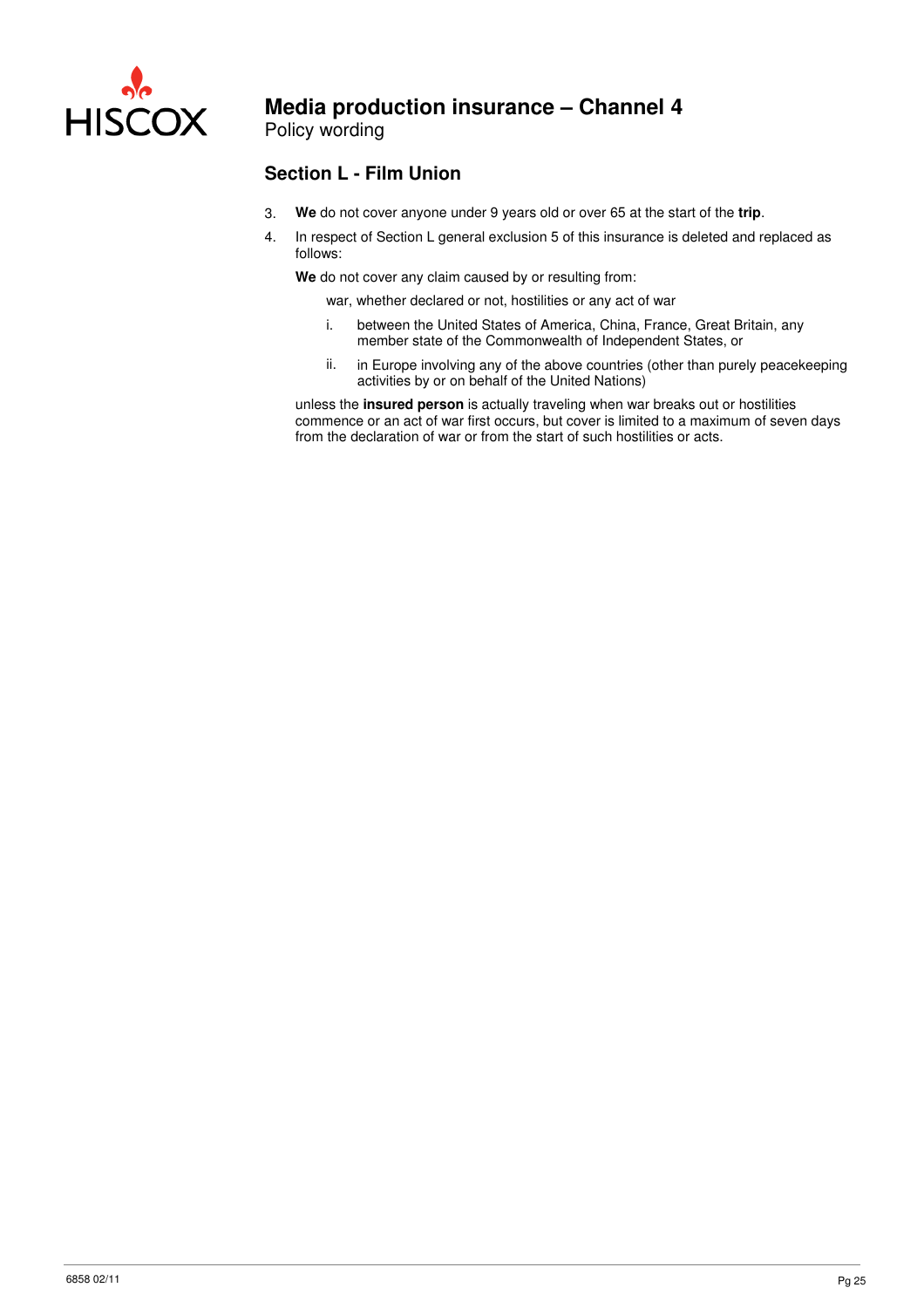

Policy wording

| <b>Basis of insurance</b> | The submission and all other information provided to us in connection with this insurance and<br>accepted by us forms the basis of this insurance and is incorporated into it. |    |                                                                                                                                                                                                                                                                                                                                                                                                                                                |  |  |  |  |  |
|---------------------------|--------------------------------------------------------------------------------------------------------------------------------------------------------------------------------|----|------------------------------------------------------------------------------------------------------------------------------------------------------------------------------------------------------------------------------------------------------------------------------------------------------------------------------------------------------------------------------------------------------------------------------------------------|--|--|--|--|--|
| <b>Conditions</b>         | These conditions apply to all sections of this insurance.                                                                                                                      |    |                                                                                                                                                                                                                                                                                                                                                                                                                                                |  |  |  |  |  |
|                           |                                                                                                                                                                                |    | We shall not be liable to pay any claim under this insurance unless you comply with all the<br>requirements in the following conditions.                                                                                                                                                                                                                                                                                                       |  |  |  |  |  |
|                           | 1.                                                                                                                                                                             |    | You, your agents and your employees must:                                                                                                                                                                                                                                                                                                                                                                                                      |  |  |  |  |  |
|                           |                                                                                                                                                                                | a. | maintain the insured property in good condition and repair                                                                                                                                                                                                                                                                                                                                                                                     |  |  |  |  |  |
|                           |                                                                                                                                                                                | b. | exercise due diligence and take all reasonable steps and precautions to avoid or<br>diminish and accident, injury, loss or damage, or any circumstance likely to give rise<br>to a loss or claim, insured under this policy                                                                                                                                                                                                                    |  |  |  |  |  |
|                           |                                                                                                                                                                                | c. | ensure that all fire alarm systems, security systems and physical protections notified<br>to us are fully engaged whenever a location is left unattended                                                                                                                                                                                                                                                                                       |  |  |  |  |  |
|                           |                                                                                                                                                                                |    | you must also advise us as soon as reasonably possible if for any reason any such<br>system or physical protection is not working properly. We may then vary the terms and<br>conditions of this insurance                                                                                                                                                                                                                                     |  |  |  |  |  |
|                           |                                                                                                                                                                                | d. | ensure that when a location is left unattended all keys to safes, strong rooms and<br>alarms are either:                                                                                                                                                                                                                                                                                                                                       |  |  |  |  |  |
|                           |                                                                                                                                                                                |    | i.<br>removed from the location, or                                                                                                                                                                                                                                                                                                                                                                                                            |  |  |  |  |  |
|                           |                                                                                                                                                                                |    | kept in a locked safe with the keys to the safe removed from the location<br>ii.                                                                                                                                                                                                                                                                                                                                                               |  |  |  |  |  |
|                           |                                                                                                                                                                                | е. | advise us as soon as reasonably possible of any change in circumstances during the<br>period of insurance which will materially affect this insurance. We may then vary<br>the terms and conditions of this insurance                                                                                                                                                                                                                          |  |  |  |  |  |
|                           |                                                                                                                                                                                | f. | maintain all records, accounts, contracts relating to the insured production and<br>allow us at any reasonable time to inspect such documents.                                                                                                                                                                                                                                                                                                 |  |  |  |  |  |
|                           | 2.                                                                                                                                                                             |    | If you have concealed or misrepresented any material fact or material circumstance<br>relating to this insurance or if you make a claim knowing it to be fraudulent, this insurance<br>will become void.                                                                                                                                                                                                                                       |  |  |  |  |  |
|                           | З.                                                                                                                                                                             |    | You can cancel this insurance at any time by you writing to Media Insurance Brokers<br>Limited. If you have not made a claim then we will return any premium you have paid for<br>the remaining period of insurance.                                                                                                                                                                                                                           |  |  |  |  |  |
|                           |                                                                                                                                                                                |    | This insurance may also be cancelled by us or on our behalf by sending you 30 days'<br>notice (ten days' notice in the event of non-payment of premium) in writing sent by<br>registered post to you at your last known correspondence address. We will return any<br>premium for the remaining period of insurance.                                                                                                                           |  |  |  |  |  |
|                           | 4.                                                                                                                                                                             |    | This insurance is governed by English law. If there is a dispute, it will only be dealt with in<br>the courts of England and Wales.                                                                                                                                                                                                                                                                                                            |  |  |  |  |  |
|                           | 5.                                                                                                                                                                             |    | If a vehicle is left unattended in the period from 19.00 hours to 07.00 hours it is an<br>express condition of cover that the vehicle is locked and secured with an activated alarm<br>system and immobilizer if fitted and parked either on, or immediately outside, a residential<br>property occupied at that time by an employee of yours, or alternatively parked in a<br>locked garage or fenced area with guard attention all the time. |  |  |  |  |  |
|                           |                                                                                                                                                                                |    | In respect of vehicles left unattended between the hours of 07:00 and 19:00 these specific<br>requirements will not apply (though may be adhered to). However your attention is drawn<br>to the provisions of General Condition 1 b. above                                                                                                                                                                                                     |  |  |  |  |  |
|                           |                                                                                                                                                                                |    | Any equipment to be stored in any unattended vehicle, regardless of time of the day,<br>shall be kept out of sight and in a locked compartment such as a car boot/trunk or van<br>storage area.                                                                                                                                                                                                                                                |  |  |  |  |  |
|                           |                                                                                                                                                                                |    | In the event that you do not comply with these conditions we will not indemnify you for<br>any loss arising out of theft of or from any unattended vehicle.                                                                                                                                                                                                                                                                                    |  |  |  |  |  |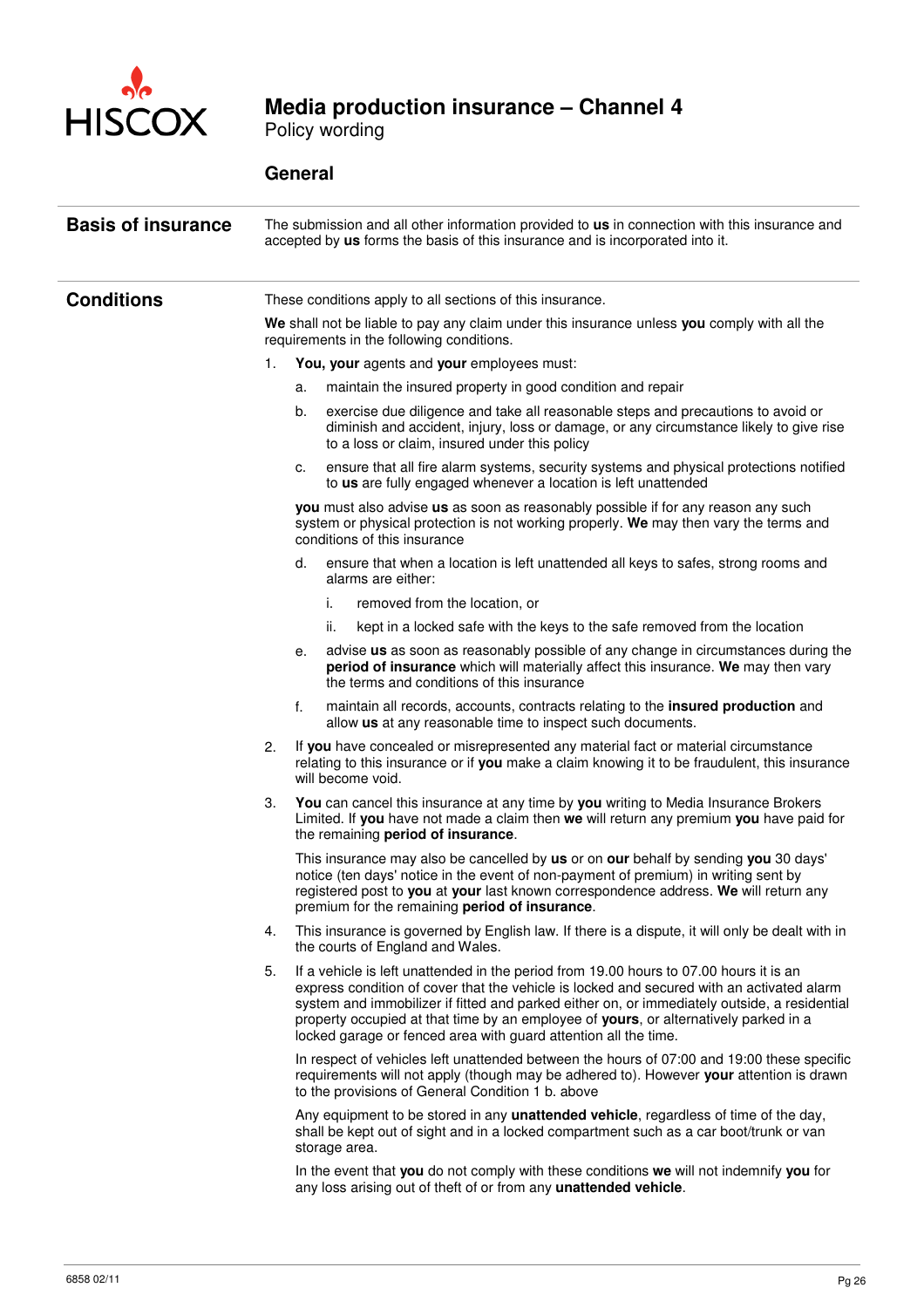

Policy wording

| <b>Claims procedure</b> | We shall not be liable to pay any claim under this insurance unless you comply with all of the<br>following requirements. |                                                                                                                                                                                                                                                                                                                                                                                                                                                                                                                                                                                                                                                                           |  |  |  |  |
|-------------------------|---------------------------------------------------------------------------------------------------------------------------|---------------------------------------------------------------------------------------------------------------------------------------------------------------------------------------------------------------------------------------------------------------------------------------------------------------------------------------------------------------------------------------------------------------------------------------------------------------------------------------------------------------------------------------------------------------------------------------------------------------------------------------------------------------------------|--|--|--|--|
|                         |                                                                                                                           | If you suffer any incident which may give rise to a claim under this insurance:                                                                                                                                                                                                                                                                                                                                                                                                                                                                                                                                                                                           |  |  |  |  |
|                         | 1.                                                                                                                        | you must notify the police as soon as reasonably possible if you suspect a crime has<br>been committed                                                                                                                                                                                                                                                                                                                                                                                                                                                                                                                                                                    |  |  |  |  |
|                         | 2.                                                                                                                        | you must make every reasonable effort to minimise any loss, damage or liability and take<br>appropriate emergency measures immediately if they are required to reduce any claim.<br>You should keep the invoices because they may form part of your claim                                                                                                                                                                                                                                                                                                                                                                                                                 |  |  |  |  |
|                         | 3.                                                                                                                        | you must give us an opportunity, where practical, to inspect the damage before work<br>begins, so that we may approve any estimate for repair work to damaged property                                                                                                                                                                                                                                                                                                                                                                                                                                                                                                    |  |  |  |  |
|                         | 4.                                                                                                                        | you must report in writing to Media Insurance Brokers Limited as soon as reasonably<br>possible with full details of any loss or damage, any claim made against you or any<br>circumstance which may subsequently give rise to a claim under this insurance and give<br>all information and assistance that we may require                                                                                                                                                                                                                                                                                                                                                |  |  |  |  |
|                         | 5.                                                                                                                        | we shall be entitled to instruct our solicitors to act on your behalf. We shall be entitled at<br>our discretion to take over and conduct in your name the investigation, defence or<br>settlement of any claim and to pursue any right of recovery in your name following any<br>payment which we make under this insurance. You must give us any information or<br>assistance we may reasonably require for this purpose. We will not pursue any claim<br>against any of your past or present directors or employees unless the claim has been<br>brought about or contributed to by the dishonest, fraudulent, criminal or malicious act or<br>omission of that person |  |  |  |  |
|                         | 6.                                                                                                                        | in respect of Sections H, I and J:                                                                                                                                                                                                                                                                                                                                                                                                                                                                                                                                                                                                                                        |  |  |  |  |
|                         |                                                                                                                           | you must forward to Media Insurance Brokers Limited every writ, summons, legal<br>a.<br>process, letter or other communication in connection with any circumstance which<br>may give rise to a claim immediately upon receipt                                                                                                                                                                                                                                                                                                                                                                                                                                             |  |  |  |  |
|                         |                                                                                                                           | you must not admit liability or make an offer or promise of payment or agree to settle<br>b.<br>any claim                                                                                                                                                                                                                                                                                                                                                                                                                                                                                                                                                                 |  |  |  |  |
|                         |                                                                                                                           | if we wish to settle any claim and you decide to continue to contest that claim, then<br>c.<br>our liability for that claim will not exceed the amount for which the claim could have<br>been settled less the excess. Any costs incurred by you after that date will be your<br>responsibility. If we decide to make a payment up to the amount insured the<br>payment will represent a total discharge of any further liability of ours in connection<br>with that <b>claim</b>                                                                                                                                                                                         |  |  |  |  |
|                         |                                                                                                                           | N.B. Please read the Claims Procedures included as part of Sections I and J.                                                                                                                                                                                                                                                                                                                                                                                                                                                                                                                                                                                              |  |  |  |  |
|                         | 7.                                                                                                                        | In the event that a single incident gives rise to claims under more than one section of this<br>policy, we will apply only one excess, being the highest of the excesses applicable to any<br>section under which a claim arising out of the incident will be paid.                                                                                                                                                                                                                                                                                                                                                                                                       |  |  |  |  |
|                         | 8.                                                                                                                        | any dispute arising out of or relating to this insurance, including over its construction,<br>application and validity, will be referred to a single arbitrator in London in accordance with<br>the Arbitration Act then in force. The arbitrator will be an experienced practitioner in film or<br>television programme production, as appropriate. If agreement cannot be reached on a<br>suitable arbitrator, one will be chosen by the chairperson or president of the film or<br>television production industry body as appropriate.                                                                                                                                 |  |  |  |  |
|                         |                                                                                                                           |                                                                                                                                                                                                                                                                                                                                                                                                                                                                                                                                                                                                                                                                           |  |  |  |  |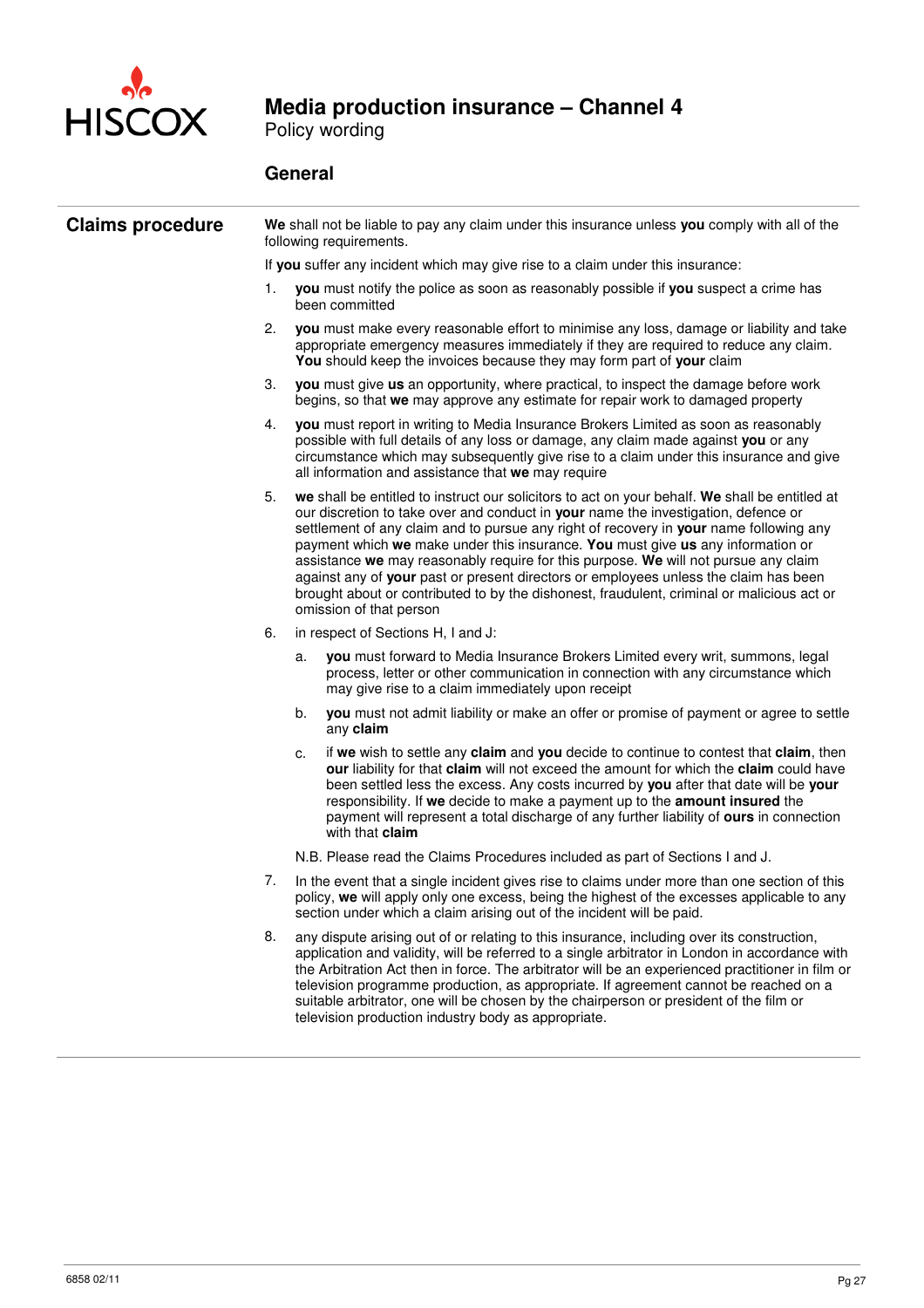

Policy wording

| <b>Exclusions</b> |    | These exclusions apply to all the sections of this insurance.                                                                                                                                                                                                                                                                                                                                                                                                                                 |  |  |  |  |  |  |
|-------------------|----|-----------------------------------------------------------------------------------------------------------------------------------------------------------------------------------------------------------------------------------------------------------------------------------------------------------------------------------------------------------------------------------------------------------------------------------------------------------------------------------------------|--|--|--|--|--|--|
|                   |    | We are only liable to the extent that any other valid insurance would fail to cover a claim if this<br>insurance had not been issued.                                                                                                                                                                                                                                                                                                                                                         |  |  |  |  |  |  |
|                   |    | This insurance does not cover:                                                                                                                                                                                                                                                                                                                                                                                                                                                                |  |  |  |  |  |  |
|                   | 1. | loss or damage caused by or resulting from the infidelity or dishonesty of you or your<br>employees                                                                                                                                                                                                                                                                                                                                                                                           |  |  |  |  |  |  |
|                   | 2. | fines, penalties, punitive or exemplary damages, or liquidated damages (other than loss<br>of rental or hire income under Section H)                                                                                                                                                                                                                                                                                                                                                          |  |  |  |  |  |  |
|                   | 3. | loss, damage or liability arising directly or indirectly from or in any way connected with<br>seepage, pollution or contamination, however such seepage, pollution or contamination<br>may have been caused                                                                                                                                                                                                                                                                                   |  |  |  |  |  |  |
|                   | 4. | loss or damage arising directly or indirectly from or in any way connected with nuclear<br>reaction, nuclear radiation or radioactive contamination, however such nuclear reaction,<br>nuclear radiation or radioactive contamination may have been caused                                                                                                                                                                                                                                    |  |  |  |  |  |  |
|                   | 5. | loss or damage directly or indirectly occasioned by, happening through or in<br>consequence of war, invasion, act of foreign enemies, hostilities (whether war be<br>declared or not), civil war, rebellion, revolution, insurrection, military or usurped power                                                                                                                                                                                                                              |  |  |  |  |  |  |
|                   | 6. | loss or damage caused by or resulting from confiscation, nationalisation, requisition or<br>destruction of or damage to property by or under the order of any government or public<br>or local authority                                                                                                                                                                                                                                                                                      |  |  |  |  |  |  |
|                   | 7. | any claim which, but for the existence of this insurance, would be paid under any other<br>insurance policy                                                                                                                                                                                                                                                                                                                                                                                   |  |  |  |  |  |  |
|                   | 8. | loss or damage caused by or resulting from Foot and Mouth disease                                                                                                                                                                                                                                                                                                                                                                                                                             |  |  |  |  |  |  |
|                   | 9. | loss or damage of whatsoever nature directly or indirectly caused by, resulting from or in<br>connection with any act of terrorism regardless of any other cause or event contributing<br>concurrently or in any other sequence to the loss.                                                                                                                                                                                                                                                  |  |  |  |  |  |  |
|                   |    | For the purpose of this exclusion terrorism means an act, including but not limited to the<br>use of force or violence and/or the threat thereof, of any person or group(s) of persons,<br>whether acting alone or on behalf of or in connection with any organisation(s) or<br>government(s), committed for political, religious, ideological or similar purposes including<br>the intention to influence any government and/or to put the public, or any section of the<br>public, in fear. |  |  |  |  |  |  |
|                   |    | This exclusion excludes loss or damage of whatsoever nature directly or indirectly<br>caused by, resulting from, or in connection with any action taken in controlling,<br>preventing, suppressing or in any way relating to any act of terrorism.                                                                                                                                                                                                                                            |  |  |  |  |  |  |
|                   |    | This exclusion does not apply to claims under Section I (Employers' liability) but the most<br>we will pay for claims and their defence costs arising from terrorism is £5,000,000. If we<br>decide that this limit applies to a claim, it is your responsibility to prove that the claim<br>does not arise from terrorism                                                                                                                                                                    |  |  |  |  |  |  |
|                   |    | 10. loss or damage caused by or resulting from financial insolvency or default.                                                                                                                                                                                                                                                                                                                                                                                                               |  |  |  |  |  |  |
|                   |    |                                                                                                                                                                                                                                                                                                                                                                                                                                                                                               |  |  |  |  |  |  |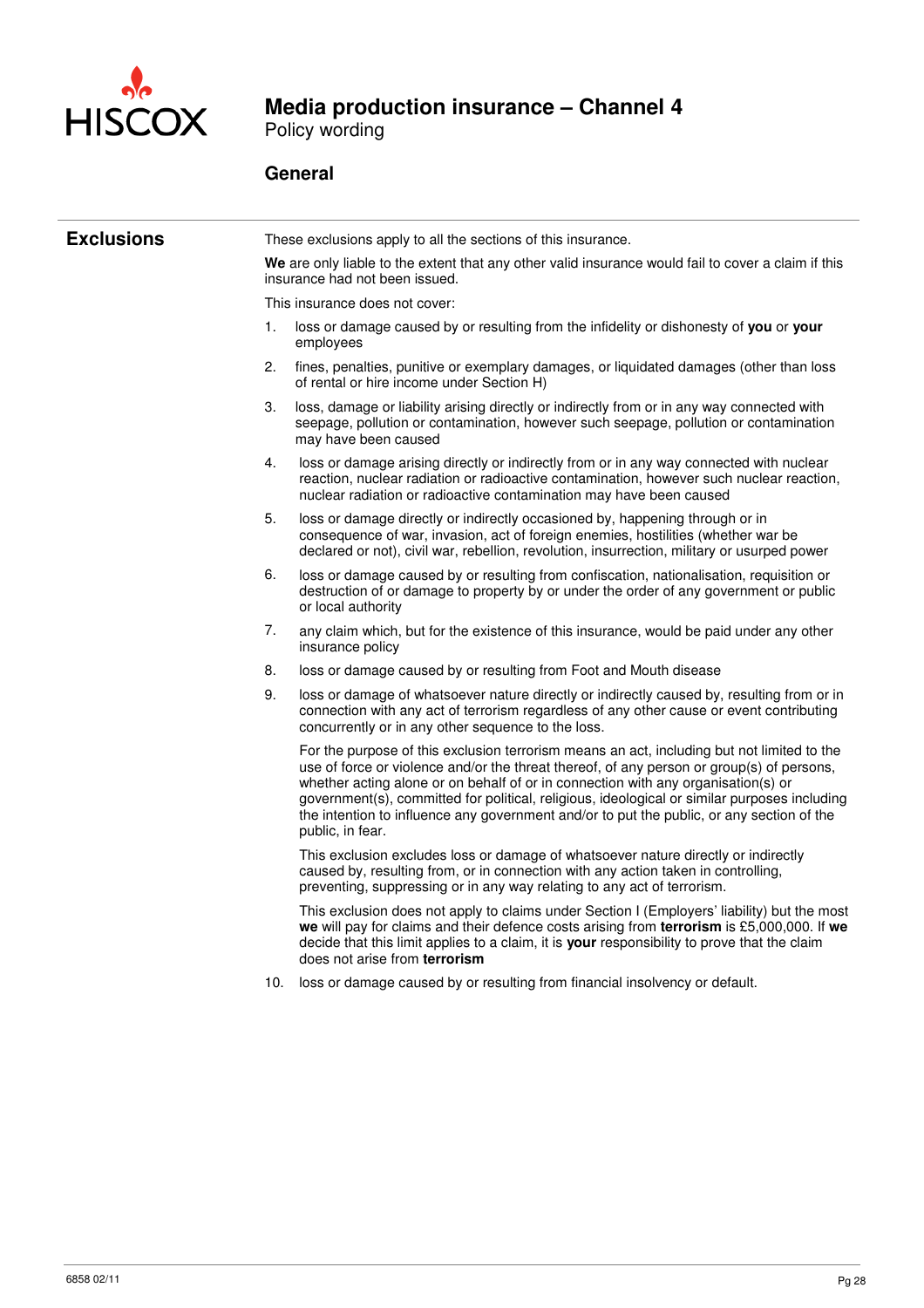

Policy wording

| <b>Definitions</b>           |                                                                                                                                                                                                                                                                                                                     |  |  |
|------------------------------|---------------------------------------------------------------------------------------------------------------------------------------------------------------------------------------------------------------------------------------------------------------------------------------------------------------------|--|--|
| <b>Accident/Accidental</b>   | a sudden, unexpected and unintended, specific event which occurs at an identifiable time and<br>place.                                                                                                                                                                                                              |  |  |
| <b>Amount insured</b>        | the maximum we will pay as shown in the schedule for each specified limit.                                                                                                                                                                                                                                          |  |  |
| <b>Bodily injury</b>         | an identifiable physical injury which for:<br>Section A - Cast<br>i.                                                                                                                                                                                                                                                |  |  |
|                              | is caused by an accident occurring during the period of insurance and which prevents<br>the named person from commencing, continuing with or completing his or her duties as<br>schedules in the insured production                                                                                                 |  |  |
|                              | Section G - Section 3 - Personal accident and assault<br>ii.                                                                                                                                                                                                                                                        |  |  |
|                              | manifests itself as harm inflicted on an individual                                                                                                                                                                                                                                                                 |  |  |
|                              | iii. Section K - Contingent personal accident                                                                                                                                                                                                                                                                       |  |  |
|                              | is caused by an accident during the period of insurance, which results in the insured<br>person's death or permanent incapacity within twelve calendar months from the date of<br>the accident                                                                                                                      |  |  |
|                              | iv. Section L - Film Union                                                                                                                                                                                                                                                                                          |  |  |
|                              | is caused by and accident during a trip which results in the named person's death,<br>permanent incapacity, temporary incapacity or loss of limb or eye within twelve<br>calendar months from the date of the <b>accident</b>                                                                                       |  |  |
|                              | solely and independently of any other cause.                                                                                                                                                                                                                                                                        |  |  |
| <b>Cheques</b>               | cheques, postal orders, bank drafts, travel tickets, traveller's cheques, postage stamps, or<br>other negotiable instruments except cash.                                                                                                                                                                           |  |  |
| <b>Childhood diseases</b>    | mumps, chicken pox, measles, German measles, whooping cough, scarlet fever, tonsillitis or<br>diphtheria.                                                                                                                                                                                                           |  |  |
| Claim                        | any claim or series of claims which in our opinion arises directly or indirectly out of the same<br>cause or from a single source will be regarded as one claim.                                                                                                                                                    |  |  |
| <b>Contents</b>              | all office equipment, fixtures and fittings (including interior decorations) all of which belong to<br>you or for which you are legally responsible.                                                                                                                                                                |  |  |
|                              | The following property is not included within contents:                                                                                                                                                                                                                                                             |  |  |
|                              | glass and sanitary ware<br>1.                                                                                                                                                                                                                                                                                       |  |  |
|                              | 2.<br>cheques and cash                                                                                                                                                                                                                                                                                              |  |  |
|                              | motor vehicles<br>3.                                                                                                                                                                                                                                                                                                |  |  |
|                              | 4.<br>any living creature                                                                                                                                                                                                                                                                                           |  |  |
|                              | 5.<br>plants and trees                                                                                                                                                                                                                                                                                              |  |  |
|                              | 6.<br>personal effects                                                                                                                                                                                                                                                                                              |  |  |
| <b>Contractual stop date</b> | the date until which the named person is contracted to work for the insured production.                                                                                                                                                                                                                             |  |  |
| Defence costs                | any costs and expenses incurred with our written consent in the investigation, defence or<br>negotiation for settlement of any claim or circumstance which may give rise to a claim.                                                                                                                                |  |  |
| <b>Extra expenses</b>        | additional and reasonable costs you would otherwise not have incurred, but for the happening<br>of an event insured against under this policy, in order to complete principal photography in<br>substantially the same manner as originally scheduled. These will not include any additional<br>insurance premiums. |  |  |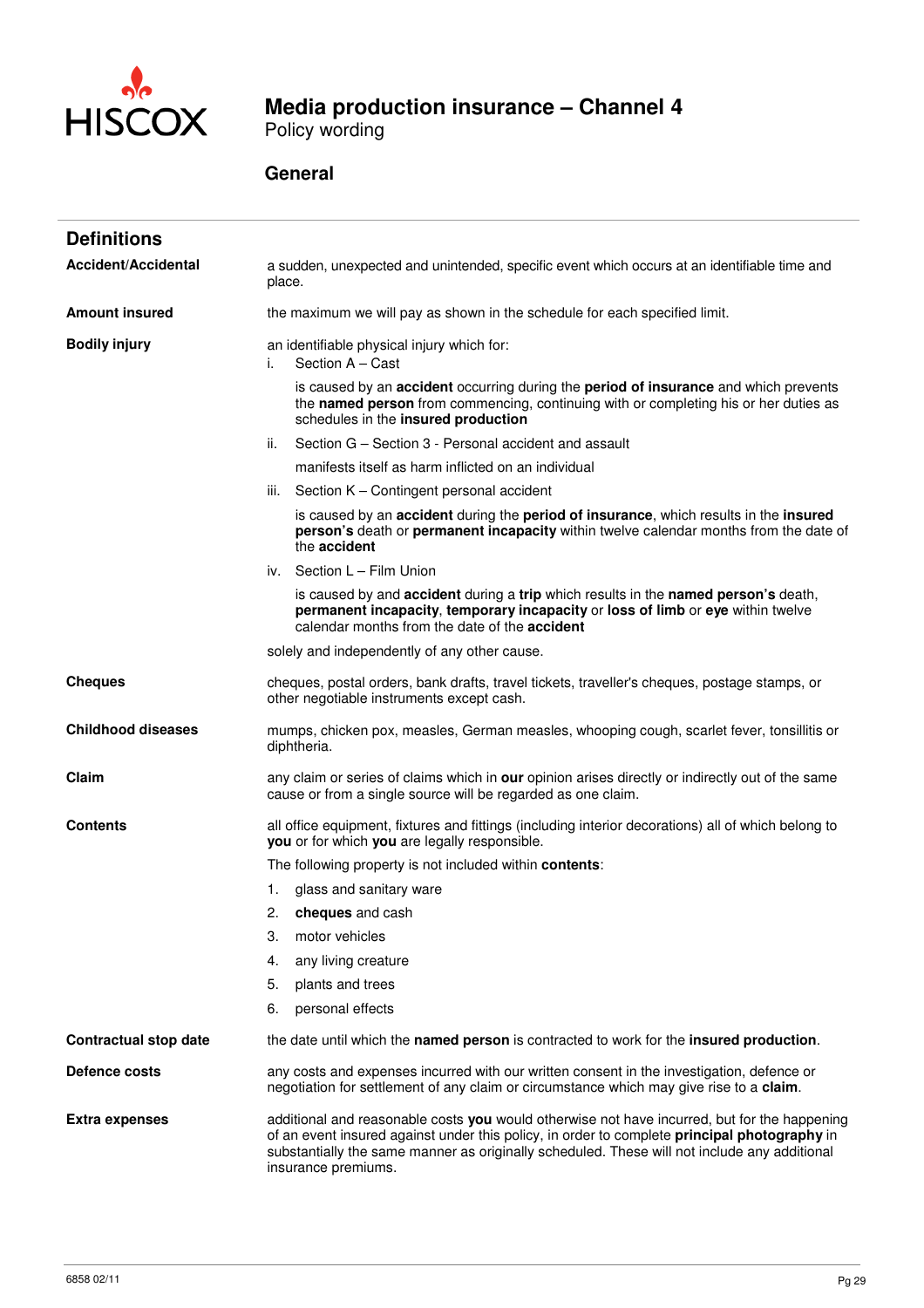

Policy wording

| <b>Illness</b>               | i.        | Section A - Cast                                                                                                                                                                                                                                                                                                                                                                                                                                                                                                                                                                                            |  |  |  |
|------------------------------|-----------|-------------------------------------------------------------------------------------------------------------------------------------------------------------------------------------------------------------------------------------------------------------------------------------------------------------------------------------------------------------------------------------------------------------------------------------------------------------------------------------------------------------------------------------------------------------------------------------------------------------|--|--|--|
|                              |           | an illness which prevents the named person from commencing, continuing with or<br>completing his or her duties as scheduled in the insured production solely and<br>independently of any other cause.                                                                                                                                                                                                                                                                                                                                                                                                       |  |  |  |
|                              | ii.       | Section L - Film Union                                                                                                                                                                                                                                                                                                                                                                                                                                                                                                                                                                                      |  |  |  |
|                              |           | an illness which first becomes apparent during a trip and results in the temporary<br>incapacity or permanent incapacity of the insured person.                                                                                                                                                                                                                                                                                                                                                                                                                                                             |  |  |  |
| Immediate family member      |           | an insured person's mother, father, sister, brother, spouse, child, grandchild, grandparent,<br>stepchild or common law partner.                                                                                                                                                                                                                                                                                                                                                                                                                                                                            |  |  |  |
| Insured animal               |           | any animal used by you for the insured production and noted in this schedule.                                                                                                                                                                                                                                                                                                                                                                                                                                                                                                                               |  |  |  |
| Insured person               |           | the person(s) employed by you to work on the insured production.                                                                                                                                                                                                                                                                                                                                                                                                                                                                                                                                            |  |  |  |
| <b>Insured production</b>    |           | the production named as the insured production in the schedule.                                                                                                                                                                                                                                                                                                                                                                                                                                                                                                                                             |  |  |  |
| Loss of eye(s)               |           | total and irrecoverable loss of sight.                                                                                                                                                                                                                                                                                                                                                                                                                                                                                                                                                                      |  |  |  |
| Loss of limb                 |           | loss by physical separation of a hand at or above the wrist or of a foot at or above the ankle<br>and includes total and irrecoverable loss of use of a hand, arm or leg.                                                                                                                                                                                                                                                                                                                                                                                                                                   |  |  |  |
| <b>Money</b>                 |           | cash, bank notes, currency notes, cheques (including travellers' cheques), postal orders, money<br>orders, current postage and revenue stamps, National Insurance stamps, National Savings<br>stamps, bills of exchange, luncheon vouchers, consumer redemption vouchers, holiday pay<br>stamps, gift tokens, trading stamps, travel tickets, crossed bankers' drafts, unused units in<br>franking machines, National Savings certificates, premium bonds, credit company sales vouchers,<br>V.A.T. purchase invoices belonging to you or any principal or employee(s) or others whilst in your<br>custody. |  |  |  |
| Named person(s)              |           | the person(s) listed in the schedule as insured under Section $A - Cast$ .                                                                                                                                                                                                                                                                                                                                                                                                                                                                                                                                  |  |  |  |
| <b>Negative</b>              | material. | your raw film stock, video stock, recorded videotape, exposed motion picture film (developed<br>or undeveloped), interpositives, positives, work prints, cutting copies, fine grain prints and<br>sound tracks, tapes, transparencies, cells, software and related material used to generate<br>computer images while used or to be used for the insured production, or while you are<br>legally responsible for any such stock. This does not include cutouts, unused footage or library<br>stock/archive material other than the cost of copying or reconstituting library stock and archive              |  |  |  |
| <b>Period of insurance</b>   |           | the length of time for which this insurance is in force as shown in the schedule.                                                                                                                                                                                                                                                                                                                                                                                                                                                                                                                           |  |  |  |
| <b>Permanent incapacity</b>  |           | a condition which entirely prevents the named person or insured person as appropriate,<br>from attending to any business or occupation, which lasts continuously for twelve calendar<br>months and at the end of that period in the opinion of our qualified medical practitioner is<br>beyond improvement.                                                                                                                                                                                                                                                                                                 |  |  |  |
| <b>Principal photography</b> |           | the filming which commences on the first camera day and ends when the scheduled filming is<br>complete, the estimated dates for which are as shown in the schedule.                                                                                                                                                                                                                                                                                                                                                                                                                                         |  |  |  |
| <b>Production office</b>     | schedule. | the office premises used for and at the site of the insured production as shown in the                                                                                                                                                                                                                                                                                                                                                                                                                                                                                                                      |  |  |  |
| <b>Temporary incapacity</b>  |           | a condition which in the opinion of our qualified medical practitioner entirely prevents the<br>named person from attending to their business or occupation.                                                                                                                                                                                                                                                                                                                                                                                                                                                |  |  |  |
| <b>Theft</b>                 | thereat.  | unlawful carrying and taking away with intent to deprive the rightful owner of the same,<br>involving entry to or exit from the premises by forcible and violent means or any attempt                                                                                                                                                                                                                                                                                                                                                                                                                       |  |  |  |
| Trip                         |           | the time the named person spends traveling outside of the United Kingdom, during the<br>period of insurance, while working on an insured production. A trip shall begin and end                                                                                                                                                                                                                                                                                                                                                                                                                             |  |  |  |